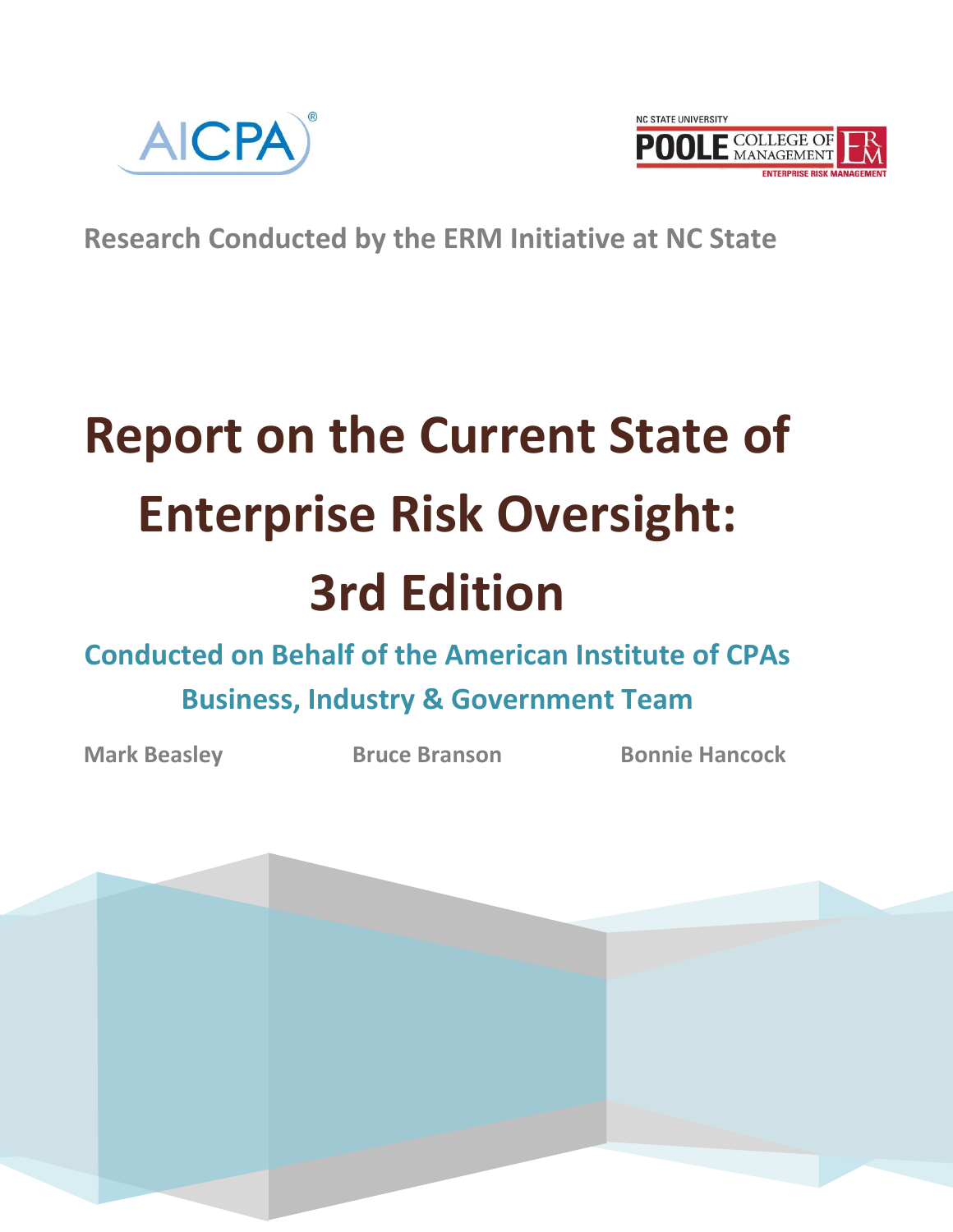# **Report on the Current State of Enterprise Risk Oversight – 3rd Edition**

Research Conducted in Conjunction with the

# **American Institute of Certified Public Accountants (AICPA) Business, Industry & Government Team**

and the

# **ERM Initiative at North Carolina State University**





Mark S. Beasley Deloitte Professor of Enterprise Risk Management

> Bruce C. Branson Associate Director of the ERM Initiative

> Bonnie V. Hancock Executive Director of the ERM Initiative

# **www.erm.ncsu.edu**

**August 2011**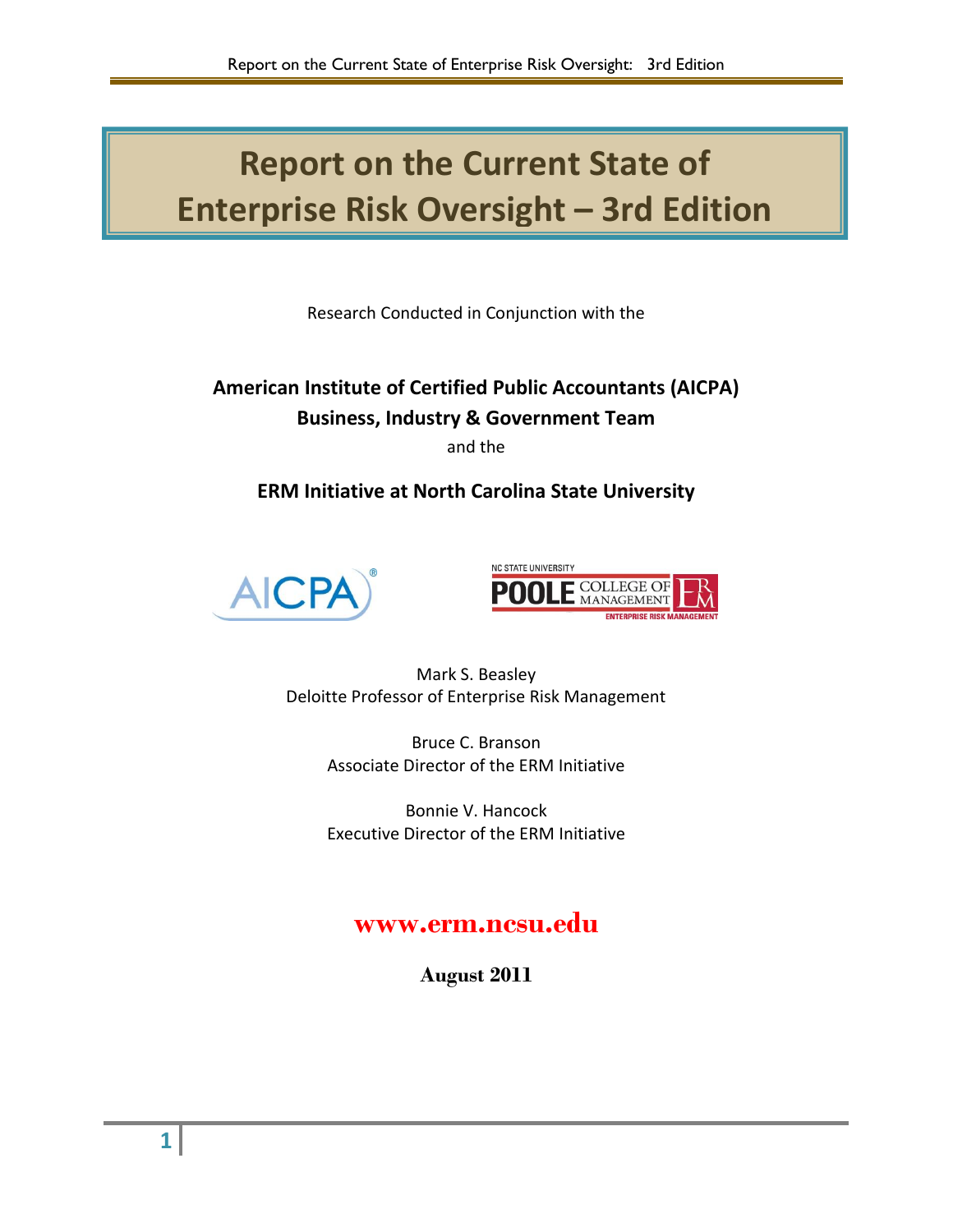#### **Report on the Current State of Enterprise Risk Oversight**

Both domestic and global economic markets continue to become more complex creating challenges for senior executives and boards of directors who provide strategic leadership and governance oversight for the organizations they serve. Events, such as the Japanese earthquake, political unrest in the Middle East, and the continuing concerns about cyber threats and Wikileak-style information disclosures, highlight the impact and speed in which emerging events can affect the strategic success of an enterprise. An increasing number of business leaders are realizing that traditional approaches to risk management require enhancement so that they are in a more-informed position to proactively manage emerging risks, especially those that are most likely to disrupt organizational objectives.

Greater focus on the need to oversee emerging risk exposures is also attracting the attention of boards of directors as expectations for more effective oversight of risk management processes have become an important component of overall governance. Boards of publicly traded companies must now provide disclosures in their annual proxy statements to shareholders about the board's involvement in risk oversight. Other governance proponents, including the National Association of Corporate Directors and COSO have issued thought-leadership guidance specifically focused on the importance of effective board of director risk oversight.

Many organizations are responding to these demands for greater risk management and oversight by implementing a holistic approach to risk management frequently referred to as "enterprise risk management" or "ERM." Despite the growing trends towards adopting a broader top-down approach to risk oversight, not all organizations have taken steps to modify their procedures for identifying, assessing, and managing risks, and in communicating risk information to key stakeholders, both internal and external to the organization.

In March 2009, we issued, in conjunction with the AICPA Business, Industry, & Government Team, our first *Report on the Current State of Enterprise Risk Management*, to provide insight on the current state of enterprise risk management based on fall 2008 survey results from over 700 senior executives representing organizations of various sizes and industries. That original report found that while organizations face a significant volume of complex risks, the state of enterprise-wide risk management was relatively immature.

In 2010, we partnered again with the AICPA Business, Industry, and Government Team to update our understanding about the current state of enterprise risk management by surveying 331 senior executives in December 2009 asking them a series of questions similar to those we asked in 2008 designed to illuminate their enterprise risk oversight process. That resulted in our issuance of the 2010 Report on the Current State of Enterprise Risk Management – 2<sup>nd</sup> *Edition.*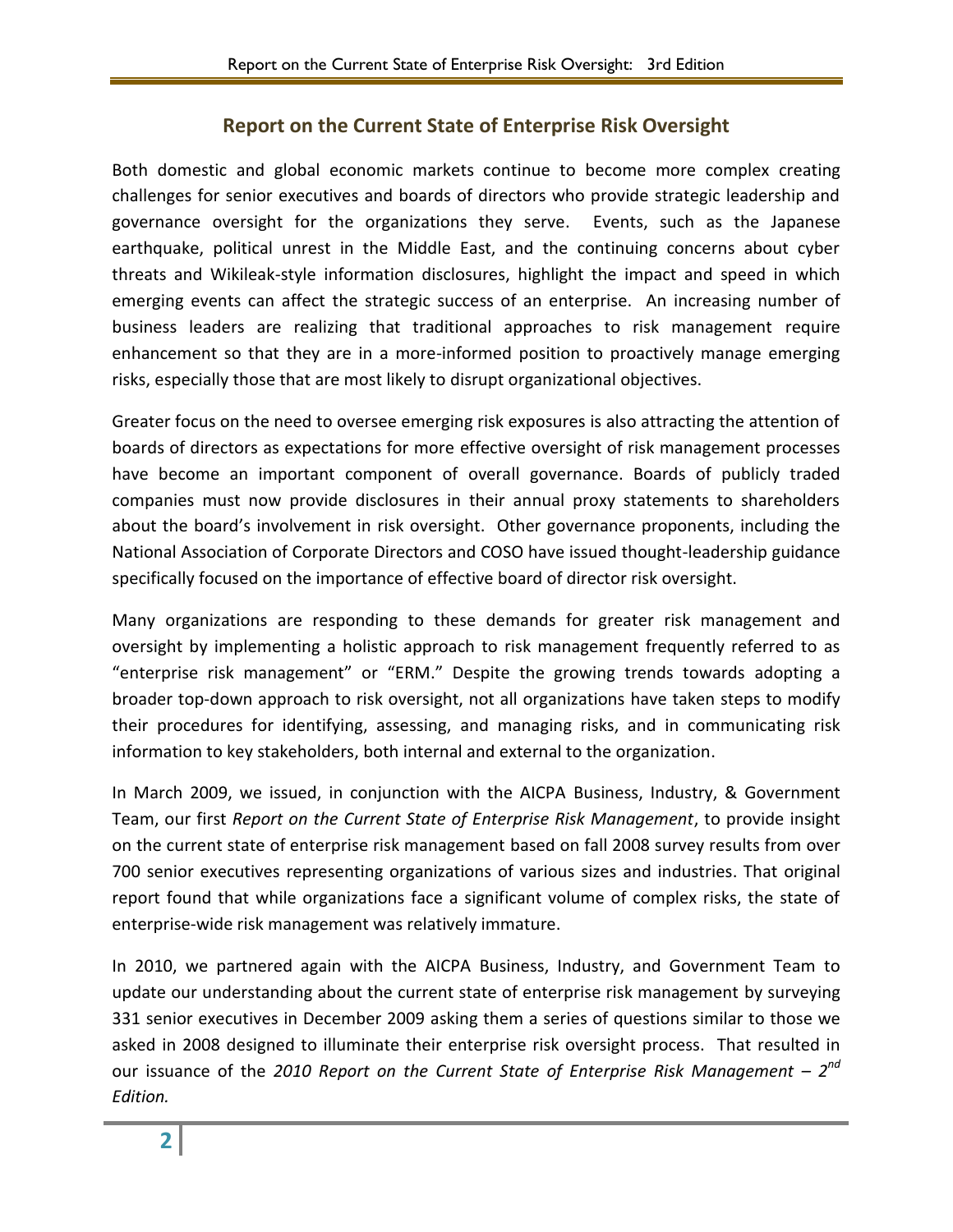We are pleased to have partnered again with the AICPA to complete our  $3^{rd}$  edition of this *Report on the Current State of Enterprise Risk Oversight*, which provides new insights about the state of enterprise risk management. This report examines responses received from 455 organizations and was conducted in spring 2011. While we observe a modest maturation of risk management processes in general, organizations continue to highlight areas where the integration of risk management and strategic planning continue to be less developed. We do observe an increased level of ERM maturity for the largest organizations (i.e., those with revenues at \$1 billion or greater), public companies, and financial services entities.

We explore numerous factors that help shed light upon the current sophistication of risk oversight, many of the current drivers within organizations that are leading to changes in their risk oversight processes, and some of the impediments to further ERM evolution. The next three pages summarize some of the key findings from this research. The remainder of the report provides additional information about other key findings and related implications for risk oversight.

*Deloitte Professor of ERM Associate Director Executive Director ERM Initiative ERM Initiative ERM Initiative*

**Mark Beasley Bruce Branson Bonnie Hancock**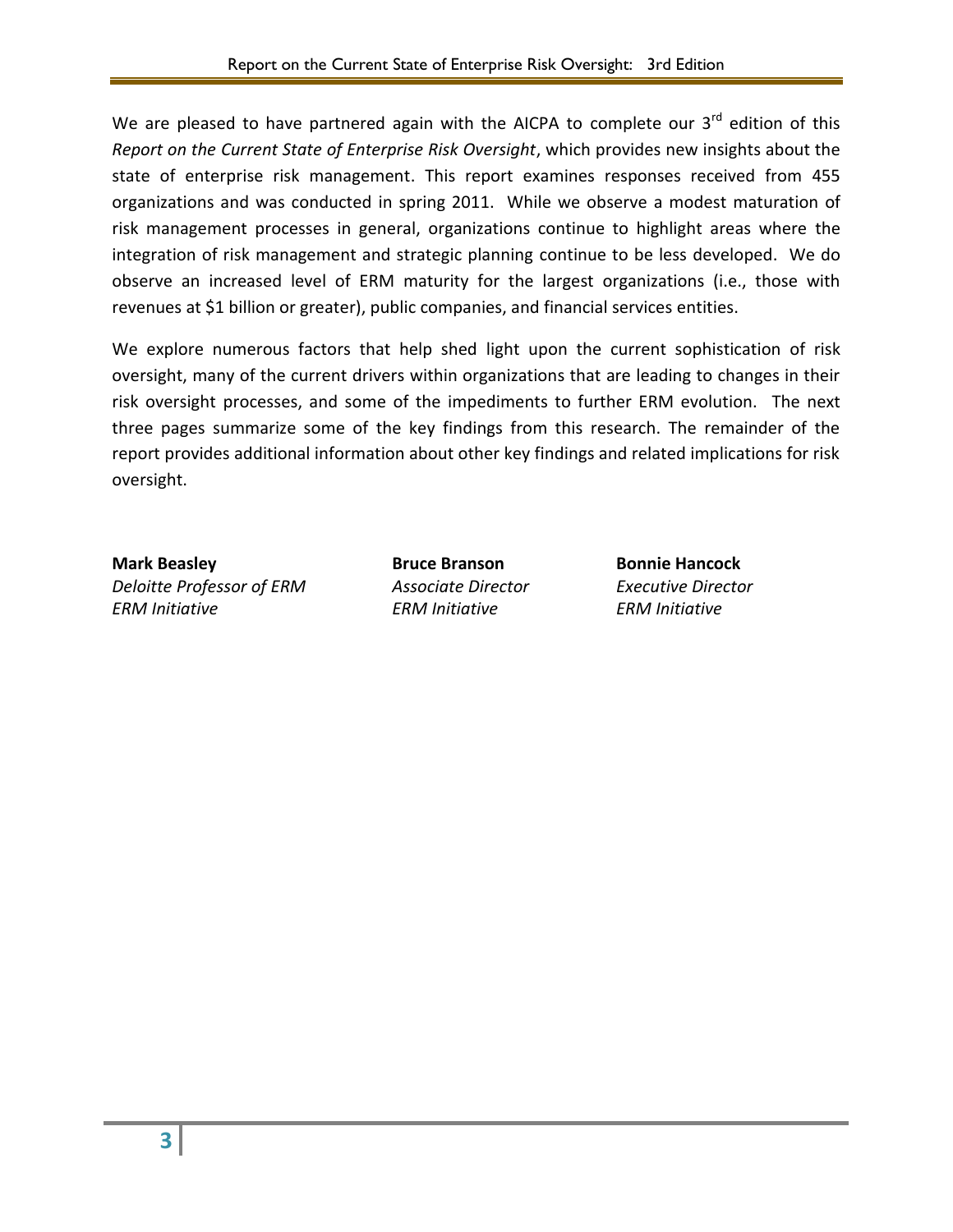## **Key Findings**

- Without question, executives acknowledge that the overall risk environment is changing. Over 55% of respondents believe that the volume and complexity of risks have changed "extensively" or "mostly" in the last five years. While this is somewhat less than the 64% and 62.2% who responded in a similar manner in our 2010 and 2009 reports, the data suggests that executives are facing notable risk management challenges.
- Organizations continue to experience significant operational surprises. One-third of respondents admit they were caught off guard by an operational surprise "extensively" or "mostly" in the last five years. Another 32.8% noted that they had been "moderately" affected by an operational surprise. Together, these findings suggest that weaknesses in existing risk identification and monitoring processes may exist, given that unexpected risk events have significantly affected many organizations.
- Just over half (51%) of our respondents have no formal enterprise-wide approach to risk oversight, with only a small number (14.9%) who report they have a complete formal enterprise-wide risk management process in place. This represents a minor improvement over what we found in our 2010 report where almost 57% of our respondents had no formal enterprise-wide approach to risk oversight and in our 2009 report that reported 61.8% with no formal ERM processes in place. Thus, there has been some movement towards ERM since our 2009 report.
- There is significant variation in how organizations describe their current risk management practices and reporting procedures. Just over half (52%) either have no structured process for identifying and reporting risk exposures to the board or they track risks by silos with minimal reporting of aggregate risk exposures to the board. An additional 30.5% describe their risk management processes as informal and unstructured with *ad hoc* reporting of aggregate risk exposures to the board. Only 17.4% believe their enterprise risk oversight processes are systematic, robust, and repeatable with regular reporting of top risk exposures to the board.
- ERM maturity is linked to the size and type of organization. We found that over threefourths (78.4%) of the publicly traded companies in our sample and 71% of the largest organizations in our sample (those with revenues greater than \$1 billion) believe they have partial or complete ERM processes in place.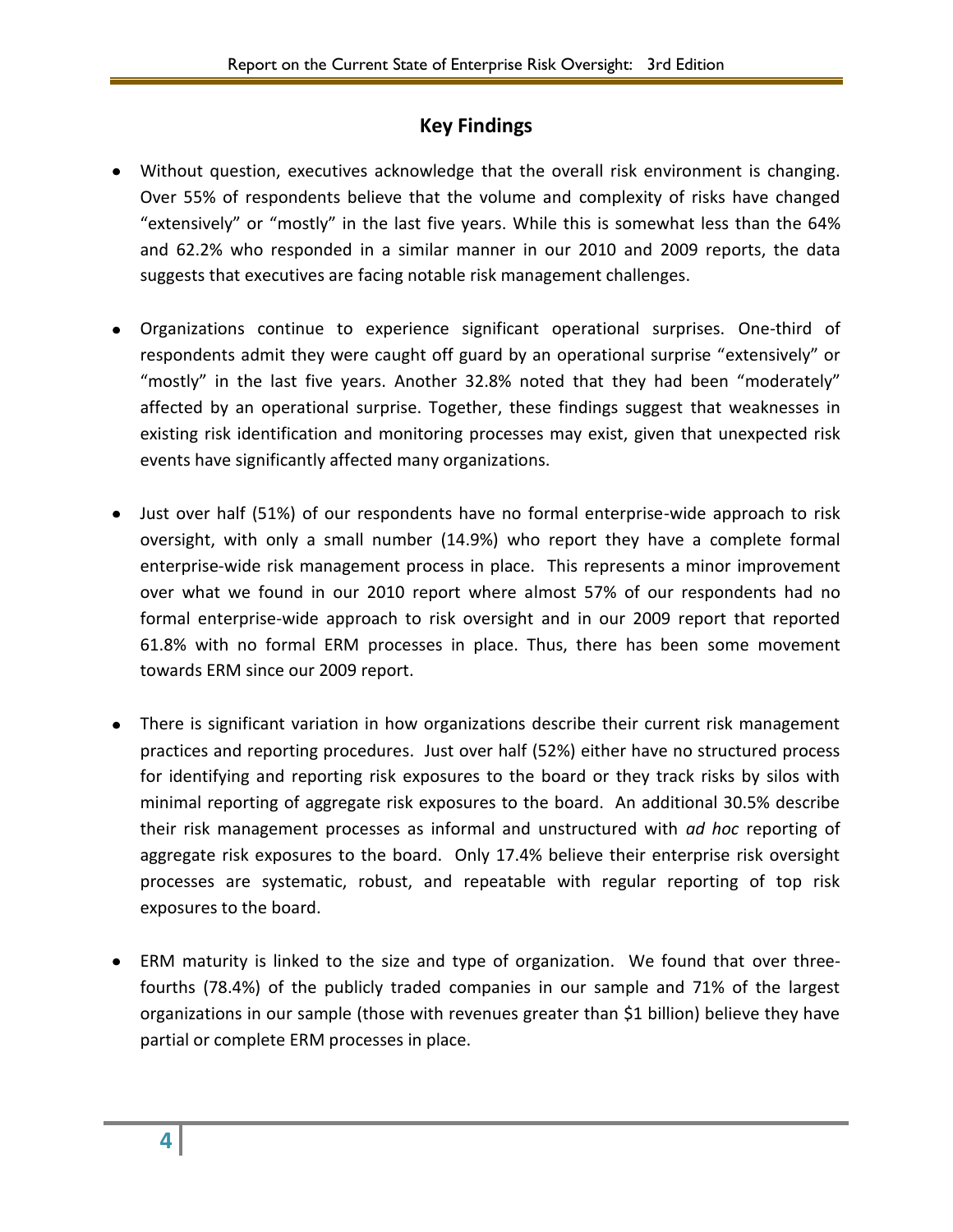- Close to a majority of respondents described their organization's risk culture as "strongly risk averse" or "risk averse." Given their admission of a complex risk environment and the risk averse nature of the organization's culture, one might expect these organizations to be moving rapidly towards more robust risk oversight processes.
- Ironically, 48.2% of respondents in our full sample describe the sophistication of their risk oversight processes as "very immature" to "developing" (only 14.6% describe their risk oversight processes as "mature" or "robust"). Forty-seven percent report that they do not have their business functions establishing or updating assessments of risk exposures on any formal basis.
- Over 60% reported that management does not report the entity's top risk exposures to the board of directors on at least an annual basis. While down from what we found in our 2010 report (almost 70% noted that management did not report the entity's top risk exposures to the board), there is still an overwhelming majority of organizations that are not providing the board with information about the top risk exposures. However, that trend is quite different for the largest organizations and public companies, where 61.3% and 72.5% provide these reports to their boards.
- Communications from business unit leaders to senior executives are typically accomplished in *ad hoc* discussions at management meetings (69.8% of the time for the full sample). However, the largest organizations and public companies are more likely to discuss risks as a scheduled agenda discussion time at management meetings.
- Less than 20% of organizations provide explicit guidelines or measures to business unit leaders on how to assess the probability or impact of a risk event. Only the largest companies seemed to provide those guidelines more often (just under 50% of the time).
- Almost half (43.4%) admit that they are "not at all satisfied" or are "minimally" satisfied with the nature and extent of reporting to senior executives of key risk indicators. This is in line with what we found in 2009 and 2010.
- Surprisingly, in over half of the organizations (50.9%), respondents indicate that they believe risks are being effectively assessed and monitored in other ways besides ERM. The majority noted that competing priorities and insufficient resources create barriers for implementing a more enterprise-wide approach to risk management.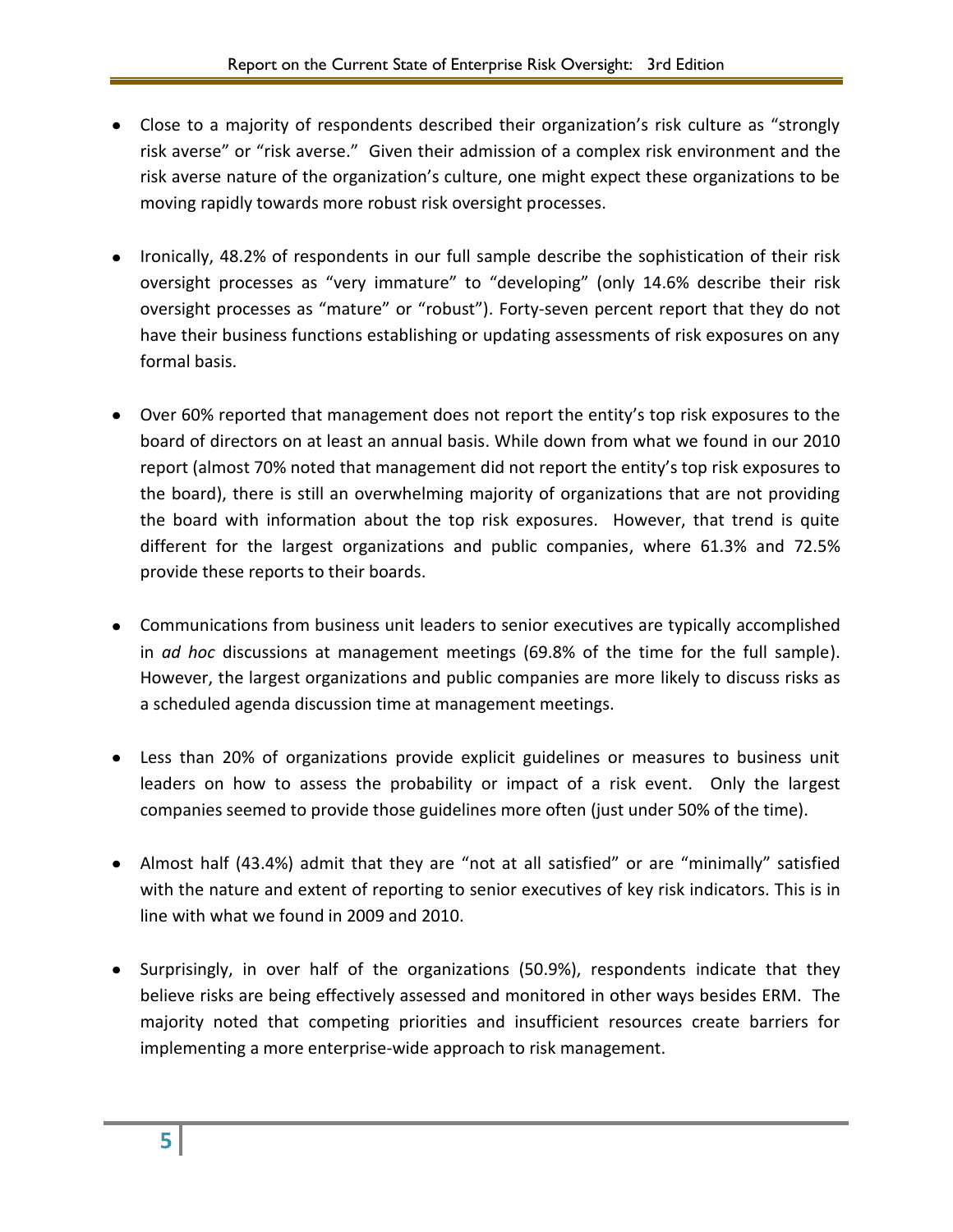- Most organizations have not provided or only minimally provided training and guidance on risk management in the past two years. Thus, the overall relative immaturity of ERM processes in organizations may be due to a lack of understanding of the key components of effective enterprise-wide risk oversight.
- For the full sample, few organizations (24.3%) have created a chief risk officer (CRO) position (which is similar to the 23% reported in 2010 and 17.8% reported in 2009). The designation of a CRO is much more common for the largest organizations, public companies, and financial services entities (just under half of these organizations have CRO positions).
- About one-third (34.1%) of the boards of directors for the full sample have formally assigned risk oversight responsibility to a board committee. However, that is notably different from the largest organizations and the public companies where 74.2% and 62.7%, respectively, of the boards have made those formal assignments. The audit committee is the typical committee charged with risk oversight by the full board.
- Just under half (43.7%) of organizations surveyed do no formal assessments of strategic, market, or industry risks, and 44.2% noted that they do not maintain any risk inventories on a formal basis. Thus, almost half have no processes for assessing strategic risks. Despite that, about 51.3% of our respondents believe that existing risk exposures are considered "extensively" or "mostly" when evaluating possible new strategic initiatives. This raises the question of whether some organizations may be overconfident of their informal processes.
- Only one-third indicate that the board's discussion of the entity's top risk exposures is "mostly" or "extensively" done when the board discusses the organization's strategic plan. So, most organizations indicate little if any explicit discussion of the top risk exposures as part of the development of the strategic plan. There appears to be a noticeable disconnect about the importance of integrating risk oversight with strategic planning. It may be true that risk management continues to be perceived as a compliance or bureaucratic exercise within many organizations.
- Two-thirds responded to the question "To what extent do you believe the organization's risk management process is a proprietary strategic tool that provides unique competitive advantage?" by indicating "not at all" or "minimally." Thus, many fail to appreciate the potential strategic value a risk management process could bring.

The remainder of this report provides more detailed analysis of these and other key findings.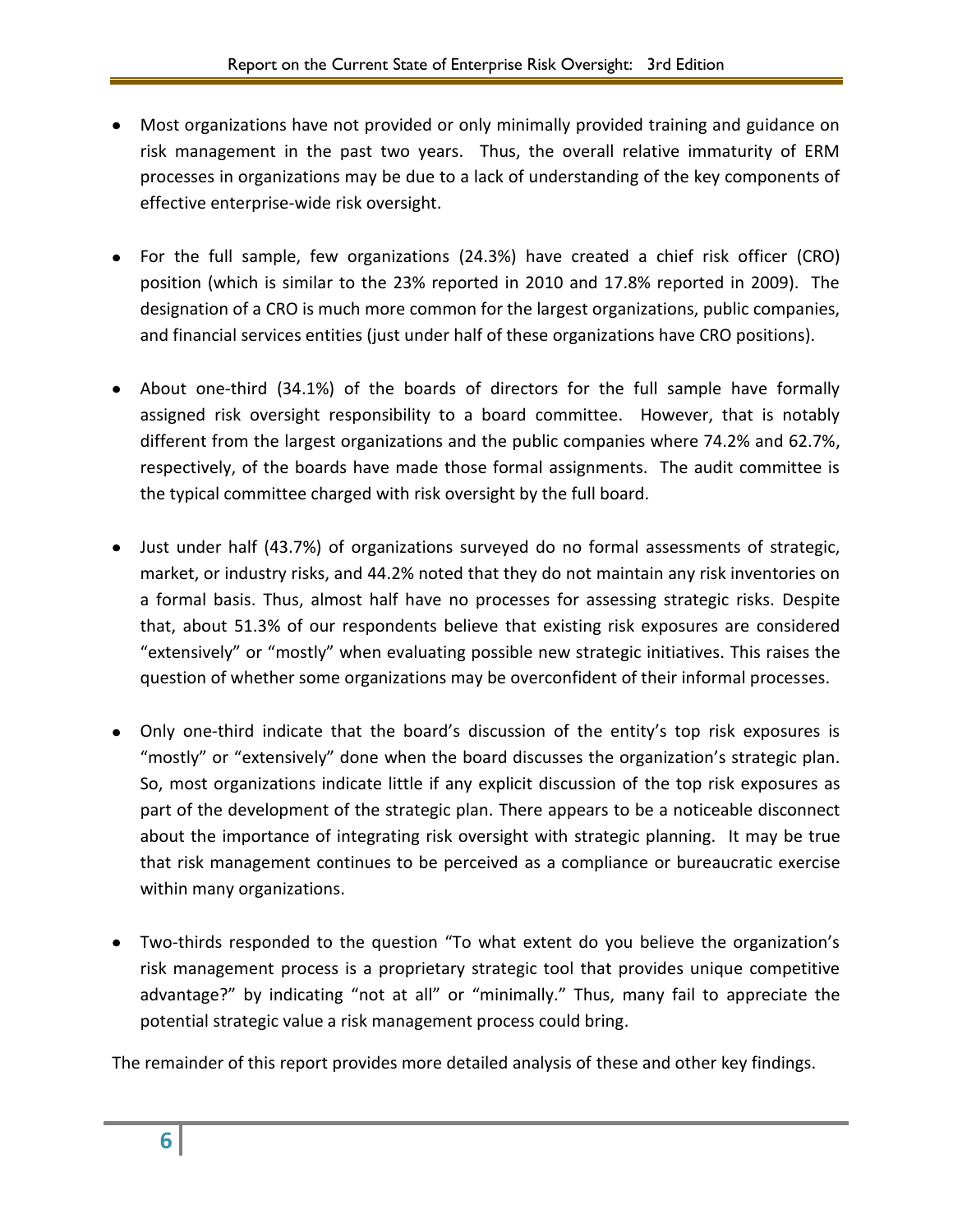#### **Overview of Research Approach**

This study was conducted by research faculty who lead the Enterprise Risk Management Initiative (the ERM Initiative) in the Poole College of Management at North Carolina State University (for more information about the ERM Initiative please see http://www.erm.ncsu.edu). The research was conducted in conjunction with the American Institute of Certified Public Accountants' (AICPA) Business, Industry, and Government Team. Data was collected during April and May 2011 through an online survey instrument electronically sent to members of the AICPA's Business and Industry group who serve in chief financial officer or equivalent senior executive positions. In total, we received 455 partially or fully completed surveys. $^{1}$  This report summarizes our findings.

## **Description of Respondents**

Respondents completed an online survey consisting of over 40 questions that sought information about various aspects of risk oversight within their organizations. Most of those questions were included in our two previous editions of the surveys covered in our 2009 and 2010 reports. This approach provides us an opportunity to observe any shifts in trends in light of more recent developments surrounding the board and senior executive's roles in risk oversight.

Because the completion of the survey was voluntary, there is some potential for bias if those choosing to respond differ significantly from those who did not respond. Our study's results may be limited to the extent that such bias exists. Also, some respondents provided an answer to selected questions while they omitted others. Furthermore, there is a high concentration of respondents representing financial reporting roles. Possibly there are others leading the risk management effort within their



organizations whose views are not captured in the responses we received. Despite these limitations, we believe the results reported herein provide useful insight about the current level of risk oversight maturity and sophistication and highlight many challenges associated with strengthening risk oversight in many different types of organizations.

A majority of those responding (60.8%) have the title of chief financial officer (CFO) and an additional 15.7% bear the title of controller. Others respondents included the head of internal audit (2.1%), treasurer (2.1%), and chief risk officer (1.4%), with the remainder representing

l  $<sup>1</sup>$  Not all questions were completed by all 455 respondents. In some cases, the questions were not applicable</sup> based on their responses to other questions. In other cases, the respondents chose to skip a particular question.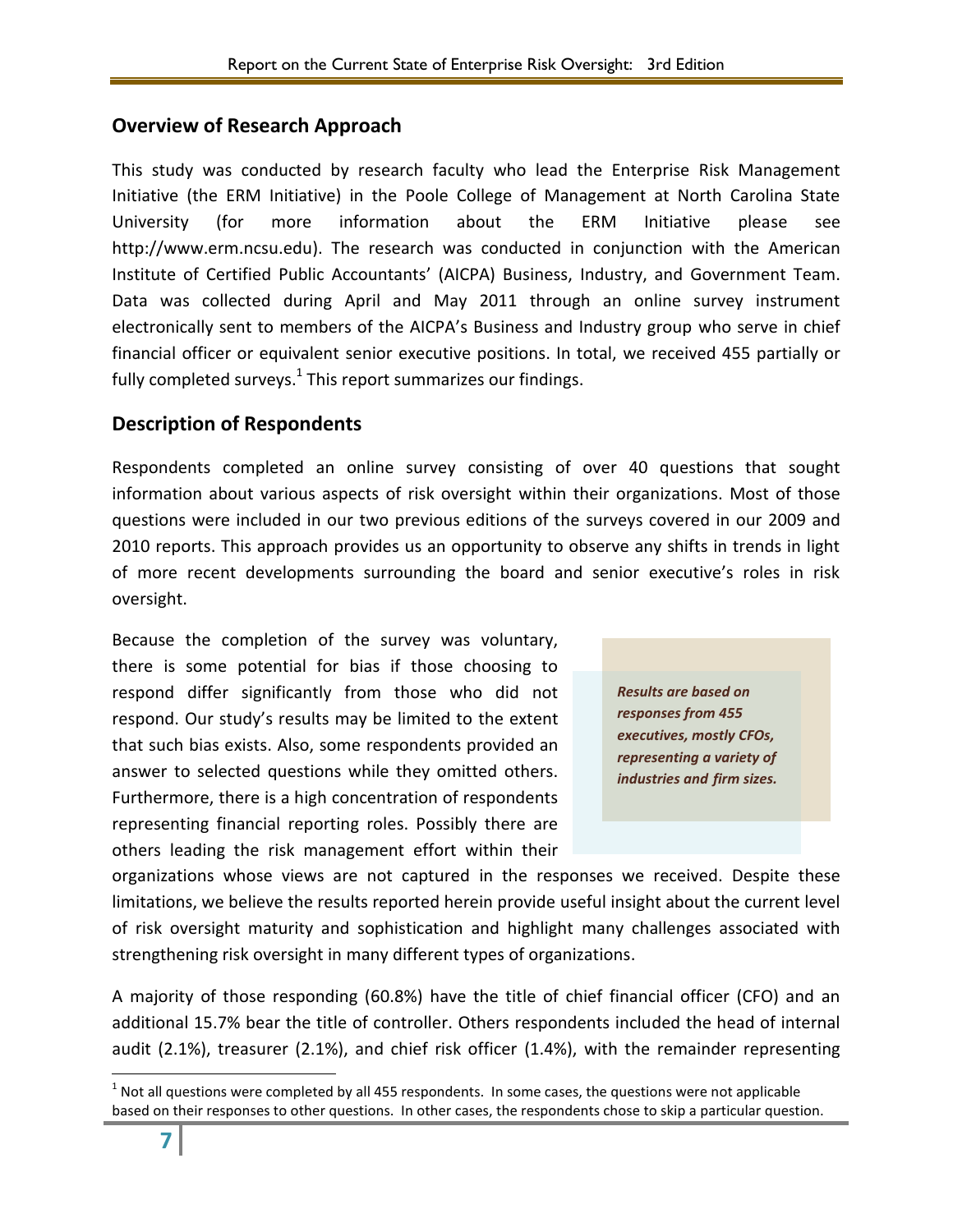numerous other executive positions. The mix of respondents in this year's update is similar to those analyzed in both our 2009 and 2010 reports.

A broad range of industries are represented by the respondents. The most common industry was finance, insurance, and real estate (33.2%), followed by manufacturing (15.8%), not-forprofit (15.1%), and services (15.1%). The mix of industries is generally consistent with the mix in both our 2009 and 2010 reports.

| <b>Industry (SIC Codes)</b>                 | <b>Percentage of Respondents</b> |
|---------------------------------------------|----------------------------------|
| Finance, Insurance, Real Estate (SIC 60-67) | 33.2%                            |
| Manufacturing (SIC 20-39)                   | 15.8%                            |
| Not-for-Profit (SIC N/A)                    | 15.1%                            |
| Services (SIC 70-89)                        | 15.1%                            |
| <b>Wholesale/Distribution (SIC 50-51)</b>   | 6.2%                             |
| Construction (SIC 15-17)                    | 4.5%                             |
| Retail (SIC 52-59)                          | 3.8%                             |
| Transportation (SIC 40-49)                  | 2.1%                             |
| <b>Mining (SIC 10-14)</b>                   | 2.1%                             |
| All Other                                   | 2.1%                             |

A variety of sizes of companies are represented by the respondents to the survey. As shown in the table below the majority (60.9%) of companies generated revenues equal to or below \$100 million. An additional 21.8% generated revenues between \$100 million and \$500 million while 10.3% earned revenues in excess of \$1 billion. Almost all (96%) of the organizations are based in the United States.

| Range of Revenues in Most Recent Fiscal Year | <b>Percentage of Respondents</b> |
|----------------------------------------------|----------------------------------|
| $$0 < x < $10$ million                       | 19.4%                            |
| \$10 million < $x <$ \$100 million           | 41.5%                            |
| \$100 million < $x <$ \$500 million          | 21.8%                            |
| \$500 million < $x <$ \$1 billion            | 7.0%                             |
| \$1 billion < x < \$10 billion               | 8.0%                             |
| $x > $10$ billion                            | 2.3%                             |

Throughout this report, we highlight selected findings that are notably different for the 31 largest firms in our sample, which represent those with revenues greater than \$1 billion. Additionally, we also provide selected findings for the 52 publicly-traded companies and 97 financial services entities included in our sample.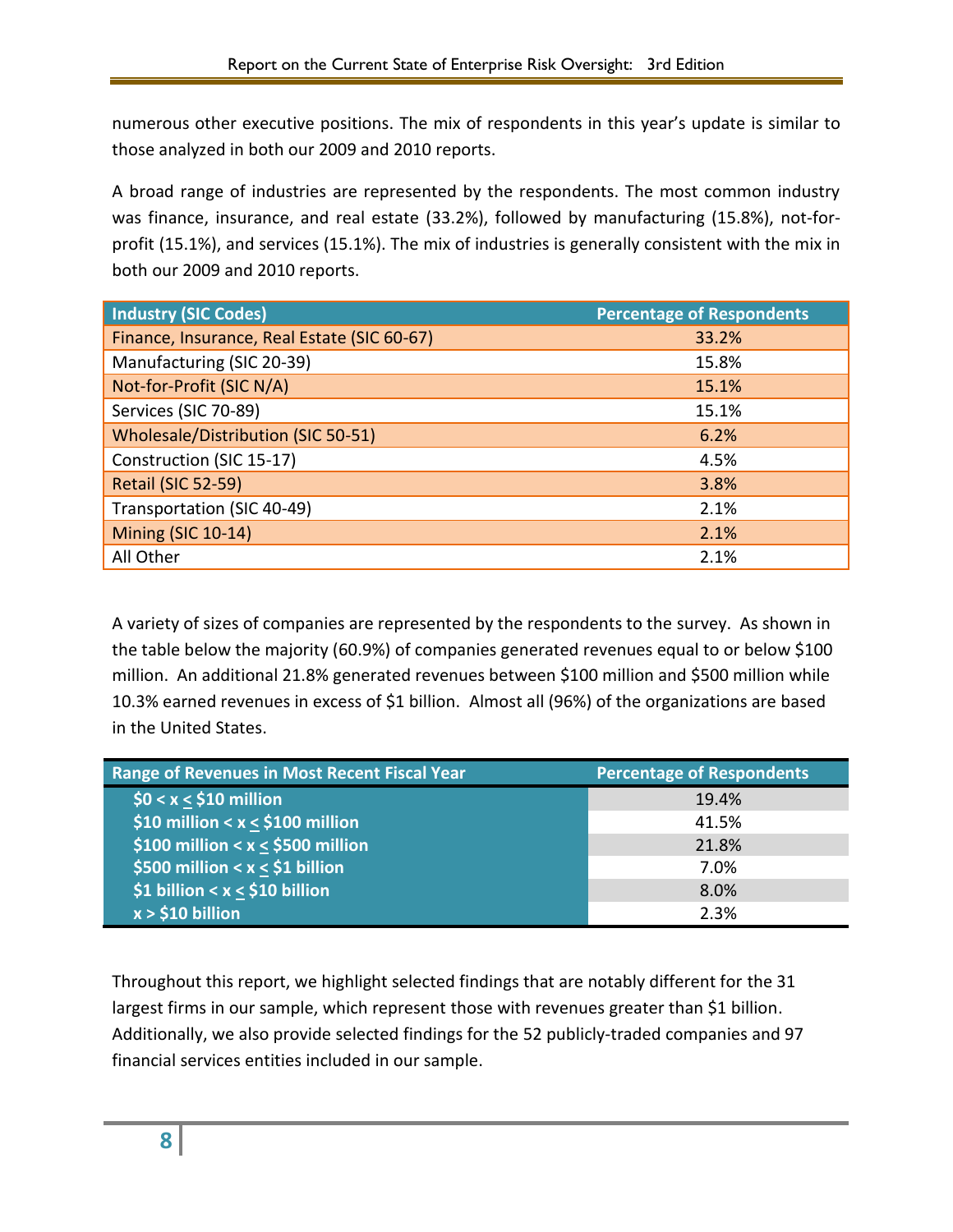#### **Summary Description of Responses**

Many of our questions asked respondents to provide an assessment of various risk management factors and characteristics using a 5-point scale where a score of 1 represents a response reflecting "not at all" and a score of 5 represents a response reflecting "extensively" or a similar response depending on the nature of the question.<sup>2</sup>



#### **Perceptions about the Nature and Extent of Risks Organizations Face**

With the volatile state of the global economy, many argue that the volume and complexity of risks faced by organizations today are at all-time highs. To get a sense for the extent of risks faced by organizations represented by our respondents, we asked them to describe how the volume and complexity of risks have increased in the last five years. Almost 16% noted that the volume and complexity of risks had increased "extensively" over the past five years. An additional 38.5% responded that the volume and complexity of risks have increased "mostly." Thus, on a combined basis, about 55% of respondents indicate that the volume and complexity of risks have changed "mostly" or "extensively" in the last five years, which is somewhat less

than, but relatively similar to, the 64% who responded in that manner in the 2010 report (62.2% in the 2009 report). Only 1.1% responded that the volume and complexity of risks have not changed at all.

We separately analyzed responses to this question for various subgroups of respondents. While the percentage of respondents from the largest organizations (those with revenues in excess of \$1 billion) who believe the volume and complexity had increased "extensively" was

*The majority of respondents believe the volume and complexity of risks have increased "mostly" or "extensively" in the past five years.*

the same as the full sample (16.1%), more large organization respondents (45.2%) noted the increase was "mostly." Interestingly, the percentage of respondents from public companies indicating that the volume and complexity of risks had increased "extensively" was much higher (at 31.4%) as compared to the full sample. On a combined basis, 58.9% of public company respondents noted that volume and complexity increased "mostly" or "extensively." Similar

 $\overline{\phantom{a}}$ 

<sup>&</sup>lt;sup>2</sup> In some cases, the 5<sup>th</sup> point response was worded differently from "extensively" given the nature of the question. In those cases, the responses were "very mature/robust," "very satisfied," or "very closely." We note when those differences occurred as we report the responses in this report.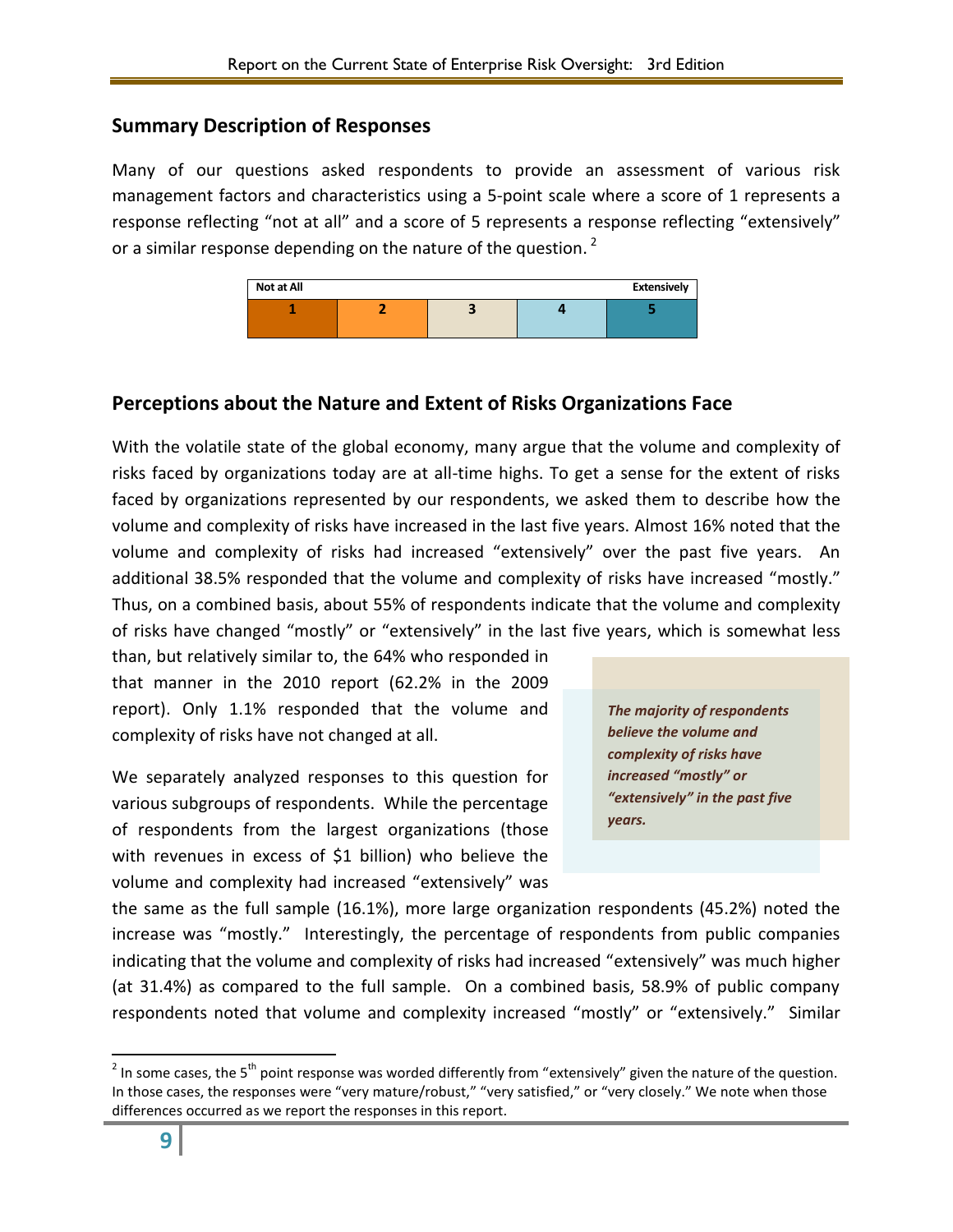results were noted for financial services entities where 60.8% described the change in volume and complexity of risks as "mostly" or "extensively." In summary, most leaders, regardless of type of organization, continue to believe the risks they face are complex and numerous.

Some of those risks have actually translated into significant operational surprises for the organizations represented in our survey. About 11 percent (10.8%) noted that they have been affected by an operational surprise "extensively" in the last five years and an additional 22.6% of respondents noted that they have been affected "mostly" in the last five years. An additional 32.8% responded "somewhat" to this question. Collectively, this data indicates that the majority of organizations are being affected by real risk events that emerged with unexpected frequency, consistent with what we found in our 2009 and 2010 studies.

|                                                                                                  | <b>Description of Response (Full Sample)</b> |                  |                 |               |                    |
|--------------------------------------------------------------------------------------------------|----------------------------------------------|------------------|-----------------|---------------|--------------------|
| <b>Question</b>                                                                                  | <b>Not at All</b>                            | <b>Minimally</b> | <b>Somewhat</b> | <b>Mostly</b> | <b>Extensively</b> |
| To what extent has the volume and<br>complexity of risks increased over the<br>past five years?  | 1.1%                                         | 11.0%            | 33.3%           | 38.5%         | 16.1%              |
| To what extent has your organization<br>faced an operational surprise in the last<br>five years? | 5.3%                                         | 28.5%            | 32.8%           | 22.6%         | 10.8%              |

Relative to our 2009 and 2010 studies, we do not observe a reduction in the rate of operational surprises affecting organizations "mostly" or "extensively." The responses to these two questions indicate that organizations continue to face an increasing volume of risks that are also growing in complexity and that can ultimately create significant unanticipated operational issues.

# **Embrace of an Enterprise-Wide Approach to Risk Oversight**

There have been growing calls for more effective enterprise risk oversight at the board and senior management levels in recent years. Many corporate governance reform experts have called for the adoption of a holistic approach to risk management widely known as "enterprise risk management" or "ERM." ERM is different from traditional approaches that focus on risk oversight by managing silos or distinct pockets of risks, such as chief technology officers managing the information technology infrastructure while general counsels manage legal and regulatory risks, absent the additional step of obtaining an enterprise view of the portfolio of risks facing an organization.

The ERM approach emphasizes a top-down view of the inventory of key risk exposures potentially affecting an enterprise's ability to achieve its objectives. Boards and senior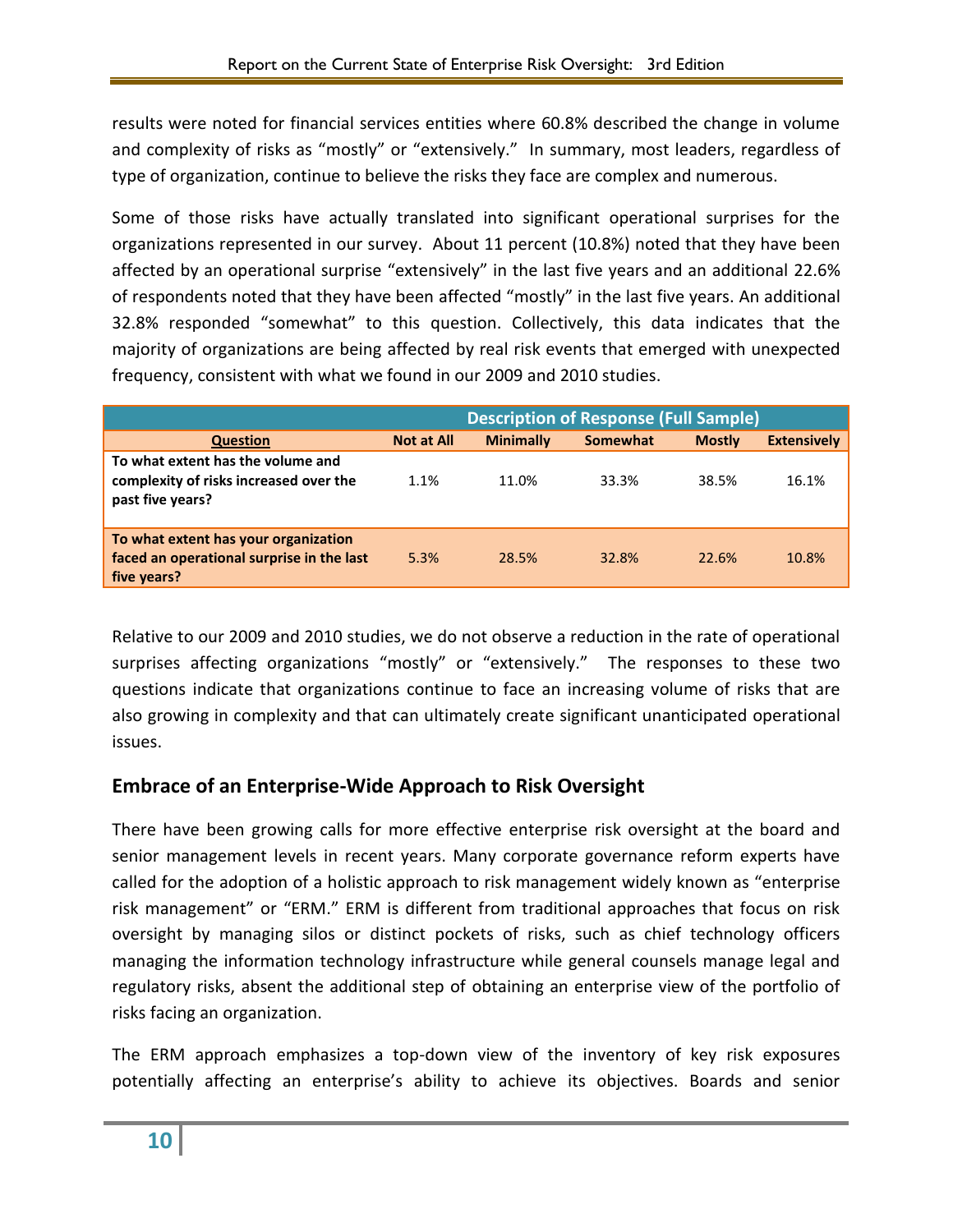executives seek to obtain knowledge of these risks with the goal of preserving and enhancing stakeholder value.

To learn more about factors related to the adoption of ERM in organizations we surveyed, we asked a series of questions about the status of ERM implementation in their organizations. Because the term "ERM" is used often, but not necessarily consistently understood, we provided respondents (as we did for the 2009 and 2010 reports) the following definition of enterprise risk management, which is the definition included in the Committee of Sponsoring Organizations of the Treadway Commission's (COSO's) *Enterprise Risk Management – Integrated Framework*:

*"Enterprise risk management is a process, effected by an entity's board of directors, management and other personnel, applied in strategy setting and across the enterprise, designed to identify potential events that may affect the entity, and manage risks to be within its risk appetite, to provide reasonable assurance regarding the achievement of entity objectives."*

#### COSO's *Enterprise Risk Management – Integrated Framework* (2004)

We also emphasized to respondents key aspects of this definition by noting that ERM is a formal process; that it is enterprise-wide; and that it addresses risks in a portfolio manner, where interactions among risks are considered. We asked respondents to consider the COSO definition of ERM as they responded to a series of additional questions about the state of ERM in their organizations.

For the full sample, we found that just over one-third (35.6%) of the respondents have no enterprise-wide risk management process in place and have no plans to implement one. An additional 14.9% of respondents without ERM processes in place indicated that they are currently investigating the concept, but have made no decisions to implement an ERM approach to risk oversight at this time. Thus, on a combined basis, over half of our respondents have no formal enterprise-wide approach to risk oversight. While only a small number (14.9%) of respondents believe they have a complete formal enterprise-wide risk management process in

*Just over half of the organizations in the full sample have no formal enterprise-wide approach to risk oversight. However, the result is quite different for the subset of public companies where 78.4% believe they have partial or complete ERM in place.*

place, this is higher than the 11% in the 2010 report and the 9% in the 2009 report who reported they had complete ERM processes in place. When you examine the trend over the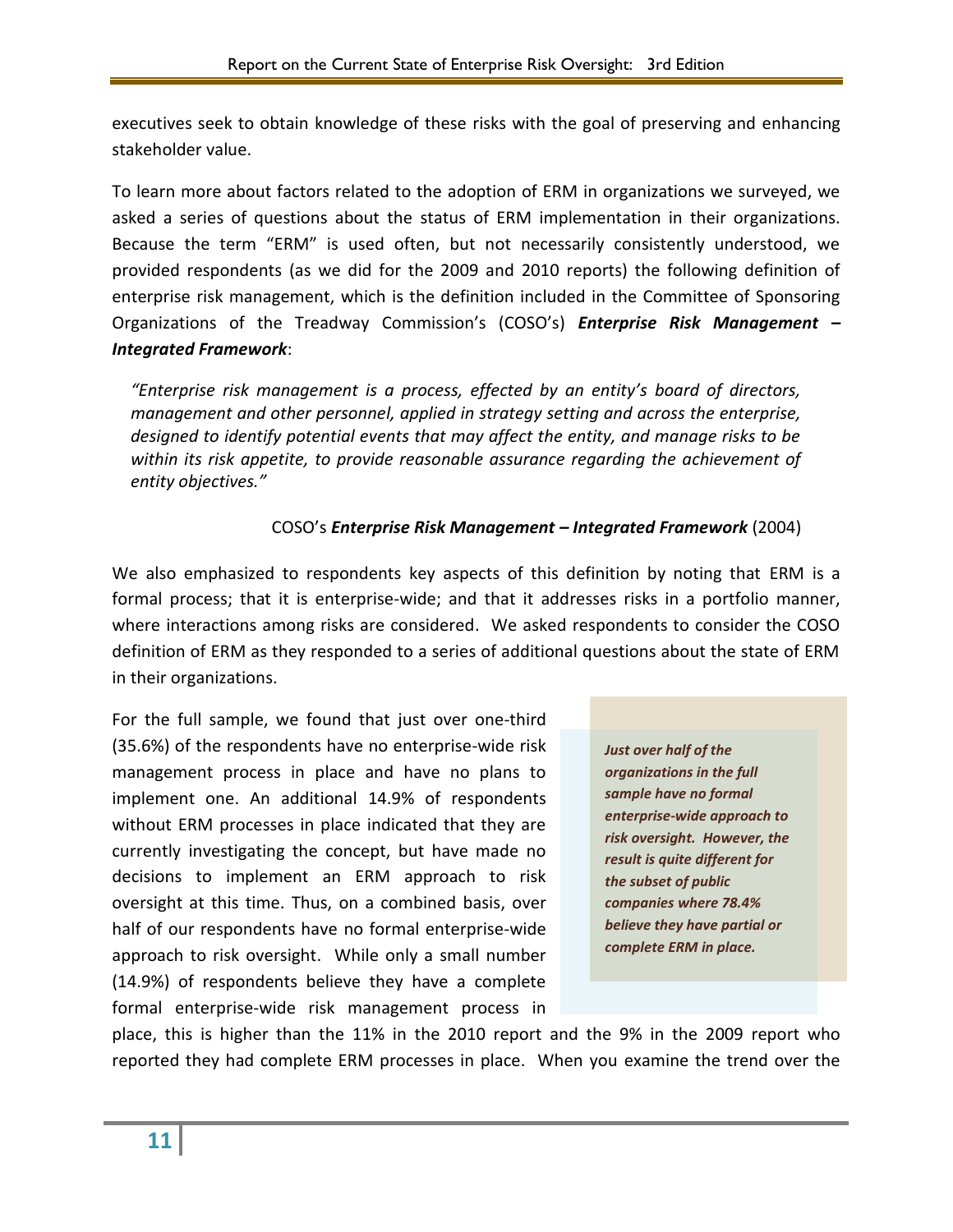three year period from 2009 to 2011, it appears that there is a modest, but growing, trend towards the embrace of an ERM approach to risk oversight.

We separately analyzed the results for just the public companies represented in our sample. There is a noticeable difference in that subgroup relative to the full sample. About a quarter (23.5%) of public company respondents report they have complete ERM processes in place and an additional 54.9% disclose that they have partial ERM processes in place. In total, 78.4% of public companies state they have partial or complete ERM processes in place (as compared to 38.4% of the full sample). We also looked at the largest organizations in the sample and found that they appear to have more mature ERM processes. About one-third (32.3%) of the largest organizations report they have complete ERM processes in place and an additional 38.7% of the largest organizations state that they have partial ERM processes in place. In total, 71% of the largest organizations in our sample report that they have partial or complete ERM in place. Finally, we examined the results for those respondents at financial services, insurance, and real estate entities (hereinafter referred to as "financial services entities"). Almost 23% (22.7%) of those respondents report that their ERM processes are complete while an additional 29.9% indicated their ERM processes are partially complete.

|                                                                                                                    | <b>Percentage of Respondents</b> |                                          |                                   |                                     |  |
|--------------------------------------------------------------------------------------------------------------------|----------------------------------|------------------------------------------|-----------------------------------|-------------------------------------|--|
|                                                                                                                    |                                  | <b>Largest</b>                           |                                   |                                     |  |
| Description of the State of<br><b>ERM Currently in Place</b>                                                       | <b>Full Sample</b>               | <b>Organizations</b><br>(Revenues >\$1B) | <b>Public</b><br><b>Companies</b> | <b>Financial</b><br><b>Services</b> |  |
| No enterprise-wide<br>management process in<br>place                                                               | 35.6%                            | 6.5%                                     | 11.8%                             | 16.5%                               |  |
| <b>Currently investigating</b><br>concept of enterprise-wide<br>risk management, but have<br>made no decisions yet | 14.9%                            | 3.2%                                     | 3.9%                              | 15.4%                               |  |
| No formal enterprise-wide<br>risk management process in<br>place, but have plans to<br>implement one               | 11.1%                            | 19.3%                                    | 5.9%                              | 15.5%                               |  |
| Partial enterprise-wide risk<br>management process in<br>place (i.e., some, but not all,<br>risk areas addressed)  | 23.5%                            | 38.7%                                    | 54.9%                             | 29.9%                               |  |
| Complete formal enterprise-<br>wide risk management<br>process in place                                            | 14.9%                            | 32.3%                                    | 23.5%                             | 22.7%                               |  |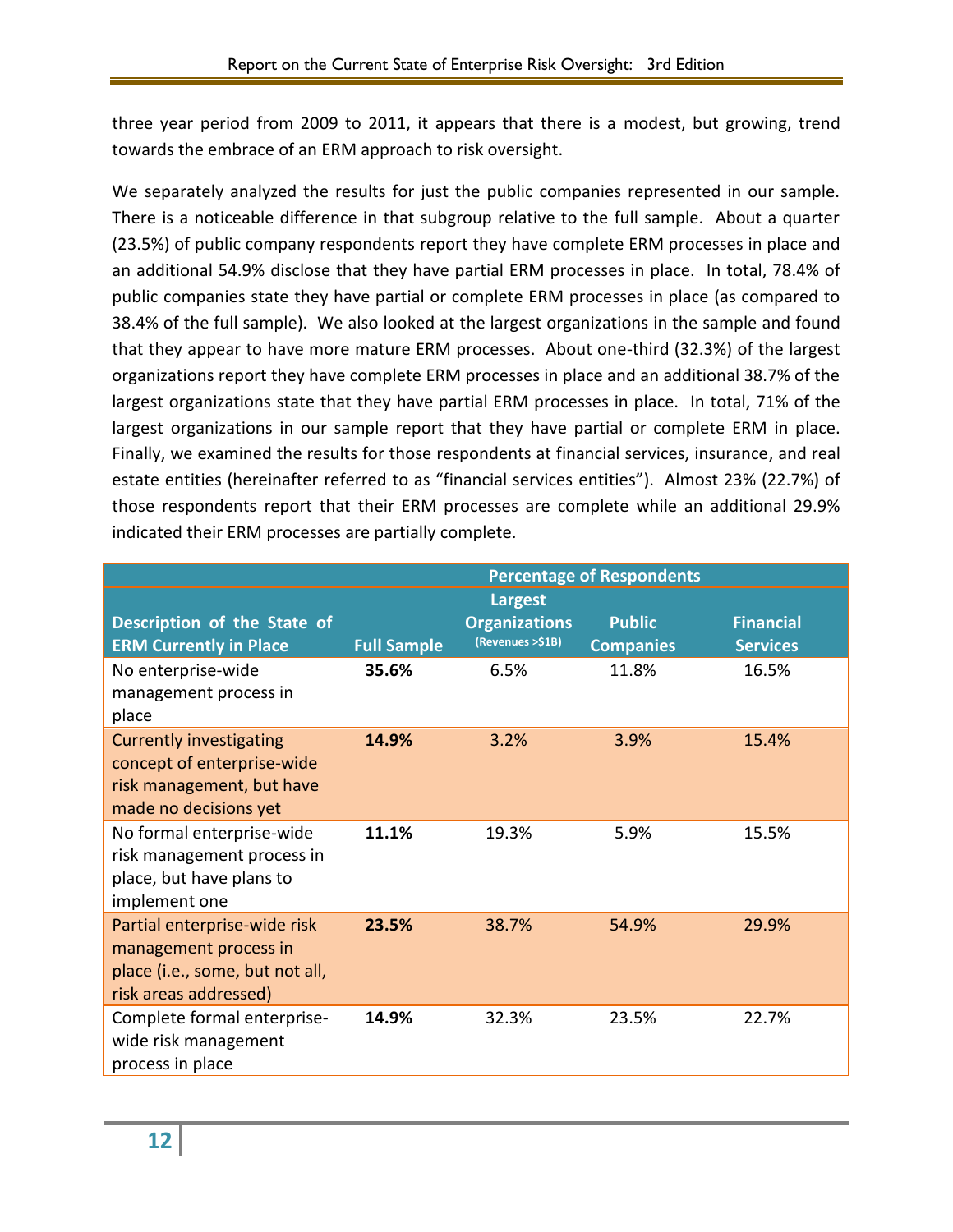The variations in results highlight that the level of ERM maturity can differ greatly across organizations of various sizes and types. While variations exist, the results also reveal that there is a notable percentage of firms in all categories that have no ERM processes or are just beginning to investigate the need for those processes.

While the vast majority of organizations in the full sample (83.5%) do not have a formal policy statement regarding its enterprise-wide approach to risk management, the presence of a formal policy is more common in the largest organizations (38.7%), public companies (43.1%), and financial services entities (28.9%).

Ironically, a majority of the respondents in the full sample indicated that their organization's risk culture is one that is either "strongly risk averse" (11.4%) or "risk averse" (40.7%). An additional 34.9% of our respondents indicated that they are in an organizational culture that is "risk neutral." Thus, it is somewhat surprising to see the overall lack of ERM maturity for the full sample given their description of organizational risk tolerance.

The greater maturity in ERM processes for larger organizations, public companies, and the financial services industry may be due to an even greater percentage of respondents who indicated their risk culture was "strongly risk averse" or "risk averse." Fifty-eight percent of the largest organizations, 65.3% of the public companies, and 56.7% of the financial services companies indicated the risk culture is "strongly risk averse" or "risk averse." Perhaps their relatively lower appetite for risk taking in those organizations is one of the drivers for more advanced ERM processes as compared to the full sample.

# **State of Risk Oversight Maturity**

Despite growing complexities in the risk environments for organizations in our survey and

despite the fact that a majority of the entities are selfdescribed as being "risk averse" or "strongly risk averse," the level of risk management sophistication still remains fairly immature for most responding to our survey. When asked to describe the level of maturity of their organization's approach to risk oversight, we found that 24.1% described their organization's level of functioning ERM processes as "very immature" and an additional 24.1% described their risk culture as "developing." So, on



a combined basis 48.2% self-describe the sophistication of their risk oversight as immature to developing. Only 2.2% responded that their organization's risk oversight was "robust," consistent with responses noted in our 2009 and 2010 reports.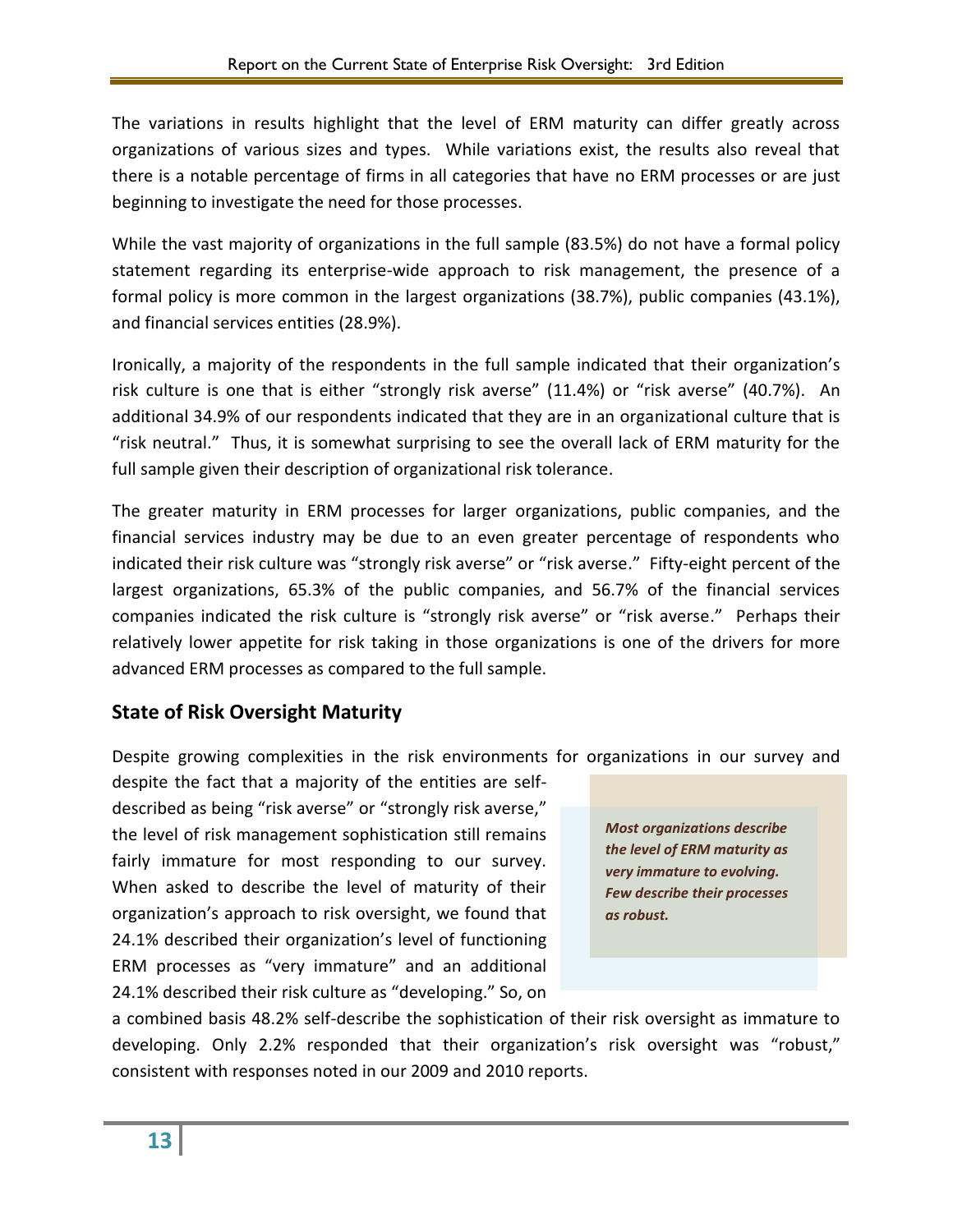|                                                                                       | <b>Verv</b><br><b>Immature</b> | <b>Developing</b> | <b>Evolving</b> | <b>Mature</b> | <b>Robust</b> |
|---------------------------------------------------------------------------------------|--------------------------------|-------------------|-----------------|---------------|---------------|
| What is the level of maturity of<br>your organization's risk<br>management oversight? | 24.1%                          | 24.1%             | 37.2%           | 12.4%         | 2.2%          |

In general, the largest organizations, public companies, and financial services entities believe their approach to ERM is more mature relative to the full sample. As shown in the table above, 14.6% of the full sample respondents describe their organization's approach to ERM as either "mature" or "robust." In contrast, 38.7% of the largest organizations, 23.5% of the public companies, and 16.5% of financial services entities indicate their ERM approaches are either "mature" or "robust."

While the level of risk oversight maturity is higher for these subsets of organizations than the full sample, it is important to note that a significant majority of these subsets of organizations do not describe their approaches to ERM as being "mature" or "robust." When you consider the results concerning the changing complexity and volume of risks facing most organizations, along with growing expectations for improved risk oversight, it is surprising that there is an overall lack of ERM maturity across many organizations.

In a separate question, we asked respondents about their current stage of risk management processes and reporting procedures. Just over half (52%) either have no structured process for identifying and reporting risk exposures to the board or they track risks by silos with minimal reporting of aggregate risk exposures to the board. An additional 30.5% describe their risk management processes as informal and unstructured with *ad hoc* reporting of aggregate risk

exposures to the board. Only 17.4% believe their enterprise risk oversight processes are systematic, robust, and repeatable with regular reporting of top risk exposures to the board.

Most organizations appear to lack some of the most fundamental methodologies that would allow them to develop a consistent and reliable view of risk. For 60.5% of the organizations responding to our survey, management does not provide a report to the board of directors describing

*A majority of organizations do not maintain risk inventories or maintain those inventories for only some of their key business functions.*

the entity's top risk exposures on at least an annual basis. Over 60% of our full sample does not maintain any risk inventories on a formal basis or they maintain risk inventories for only some of their key business functions. If they do, most indicate that they report less than 10 top risks.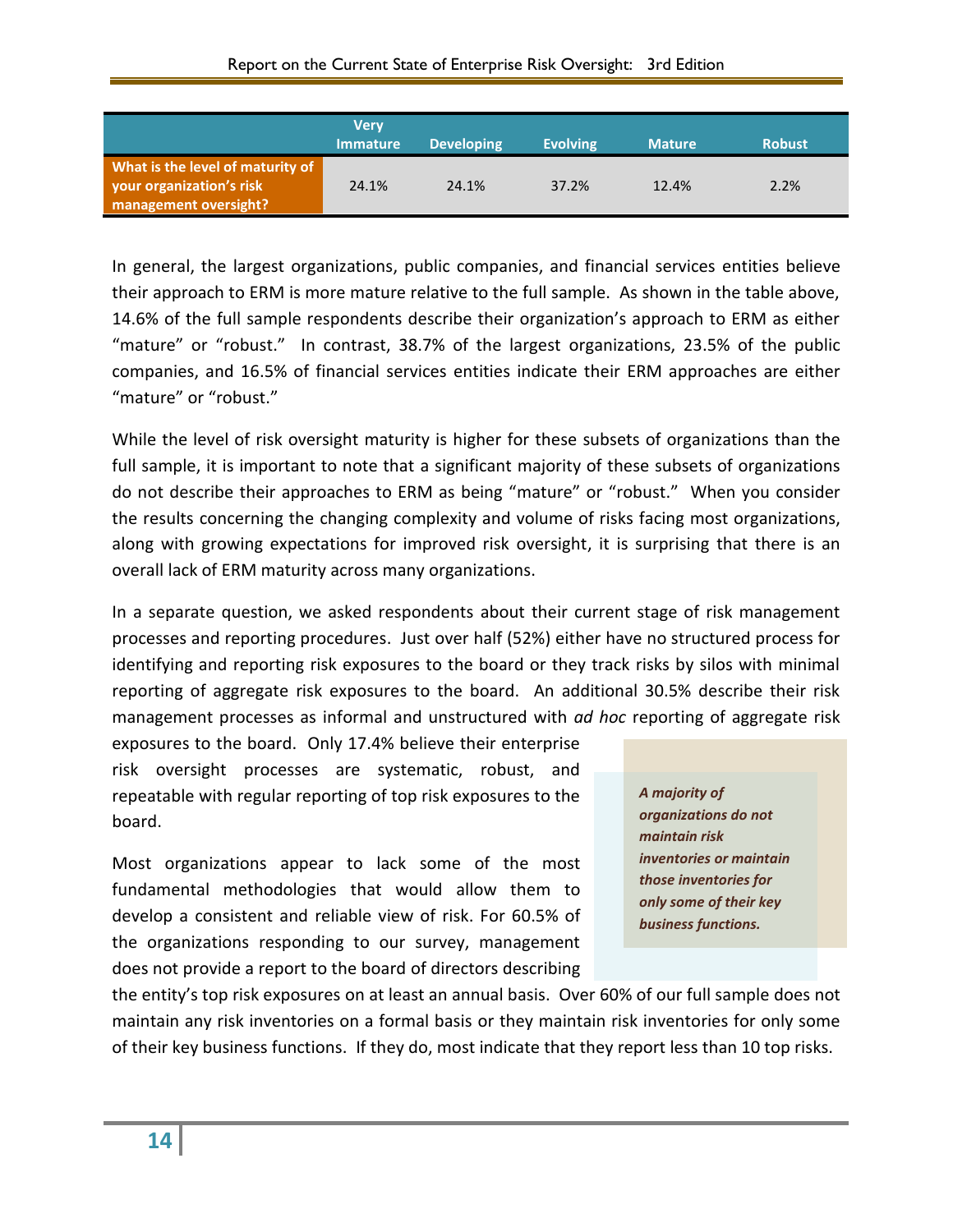The results are quite different for the largest organizations and public companies where 61.3% and 72.5%, respectively, are reporting the entity's top risk exposures to the board of directors. Just over 45% of the largest organizations indicated that they maintain risk inventories at the enterprise level while around 59% of the public companies indicated they maintain risk inventories at the enterprise level. While 59.8% of financial services entities report the top risk exposures to the board, only 37.2% of those organizations maintain risk inventories at an enterprise level. So, there is notable variance in this type of risk tracking and reporting across size and industry group.

We also asked whether organizations go through a dedicated process to update their key risk inventories. As shown in the table below, there is substantial variation as to whether they go through an update process. But, when they update their risk inventories, it is generally done annually.

|                                   | <b>Percentage of Respondents</b> |                      |                  |                  |  |
|-----------------------------------|----------------------------------|----------------------|------------------|------------------|--|
| <b>Frequency of Going Through</b> |                                  | Largest              |                  |                  |  |
| <b>Process to Update Key Risk</b> | <b>Full</b>                      | <b>Organizations</b> | <b>Public</b>    | <b>Financial</b> |  |
| <b>Inventories</b>                | <b>Sample</b>                    | (Revenues >\$1B)     | <b>Companies</b> | <b>Services</b>  |  |
| Not at all                        | 44.9%                            | 12.9%                | 9.8%             | 24.0%            |  |
| <b>Annually</b>                   | 33.1%                            | 48.4%                | 56.9%            | 46.9%            |  |
| Semi-Annually                     | 7.6%                             | 19.4%                | 15.7%            | 9.4%             |  |
| Quarterly                         | 9.6%                             | 12.9%                | 13.7%            | 15.6%            |  |
| Monthly, Weekly, or Daily         | 4.8%                             | 6.4%                 | 3.9%             | 4.1%             |  |

The majority of organizations (except for the largest ones) have not formally defined the meaning of the term "risk" for employees to use as they identify and assess key risks. If they have defined "risk," most companies only focus on "downside" risks (threats to the organization). Very few (18.2% and 18.9%, respectively) provide explicit guidelines or measures to business unit leaders on how to assess the probability and impact of a risk event. We also found this result for public companies (where 27.5% and 34%, respectively, provide guidelines for probability and impact) and for financial services (where 22.7% and 20.6%, respectively, provide these guidelines). The largest organizations were more likely to provide guidelines to assess probability of a risk event (45.2%) or impact of a risk event (48.4%).

Most organizations (74.6%) have not provided or only minimally provided training and guidance on risk management in the past two years for senior executives or key business unit leaders. This is similar for the largest organizations (where 46.7% provided no or only minimal training and guidance), public companies (49% provide no or minimal training and guidance), and financial services (66% provide no or minimal training and guidance). Thus, the overall relative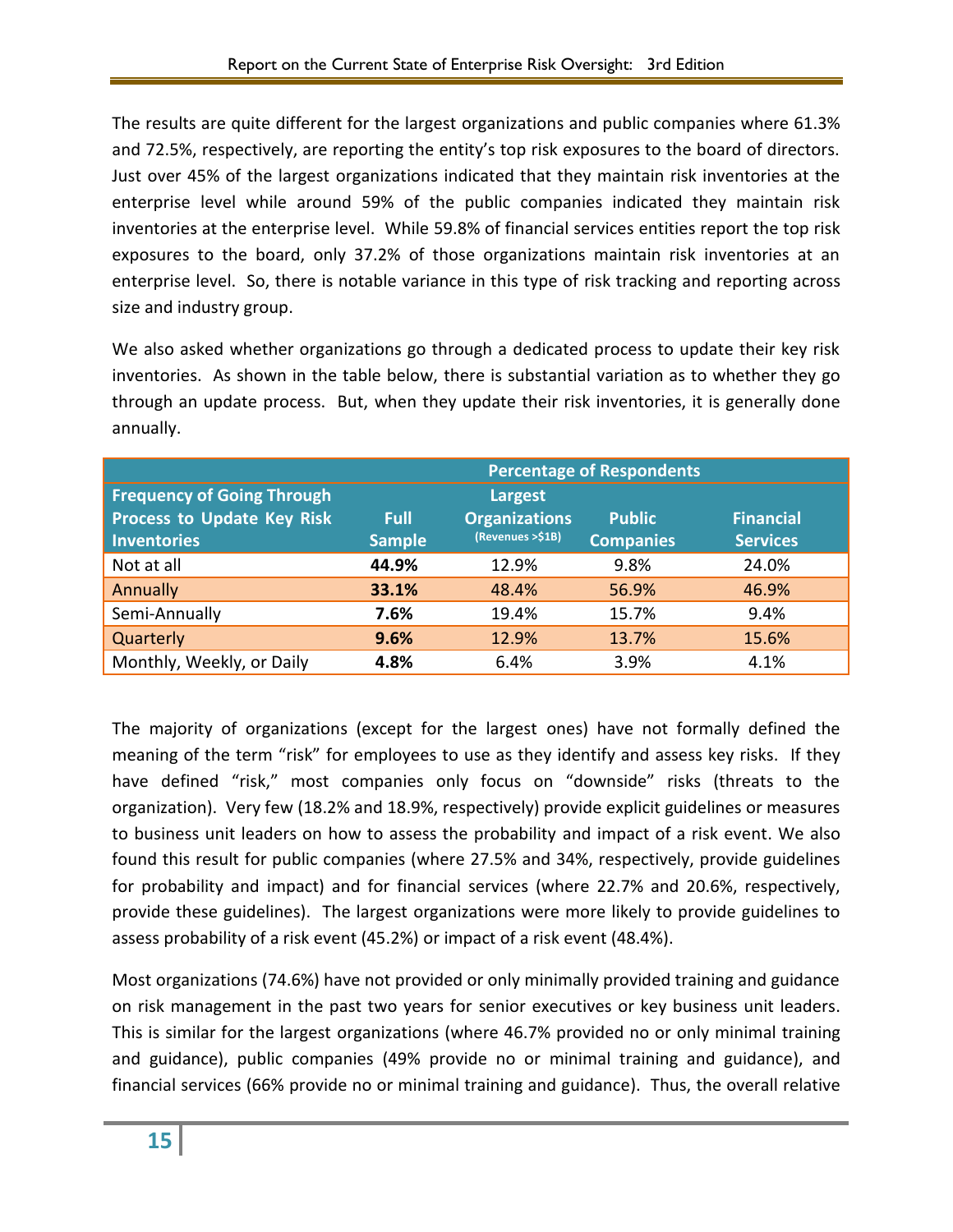immaturity of ERM processes in organizations may be due to a lack of understanding of the key components of an effective enterprise-wide approach to risk oversight.

There is notable variation across organizations of different sizes and types in how key risks are communicated by business unit leaders to senior executives. For the full sample, the majority (69.8%) communicate key risks merely on an *ad hoc* basis at management meetings. Only 32.9% of the organizations surveyed scheduled agenda time to discuss key risks at management meetings. The communication of key risks is more likely to be scheduled for discussion at management meetings for the largest organizations or publicly traded companies, as shown below. Written reports prepared on a monthly, quarterly, or annual basis occurred regularly across all types of organizations.

|                                 | <b>Percentage of Respondents</b> |                      |                  |                  |  |
|---------------------------------|----------------------------------|----------------------|------------------|------------------|--|
| <b>How are risks</b>            |                                  | Largest              |                  |                  |  |
| communicated from               | <b>Full</b>                      | <b>Organizations</b> | <b>Public</b>    | <b>Financial</b> |  |
| business unit leaders to        | <b>Sample</b>                    | (Revenues >\$1B)     | <b>Companies</b> | <b>Services</b>  |  |
| senior executives? <sup>1</sup> |                                  |                      |                  |                  |  |
| <b>Ad hoc</b> discussions at    | 69.8%                            | 41.9%                | 43.1%            | 56.8%            |  |
| management meetings             |                                  |                      |                  |                  |  |
| Scheduled agenda discussion at  | 32.9%                            | 51.6%                | 54.9%            | 33.7%            |  |
| management meetings             |                                  |                      |                  |                  |  |
| Written reports prepared        | 37.0%                            | 45.1%                | 51.0%            | 59.0%            |  |
| either monthly, quarterly, or   |                                  |                      |                  |                  |  |
| annually                        |                                  |                      |                  |                  |  |

<sup>1</sup> Respondents could select more than one choice. Thus, the sum of the percentages exceeds 100%.

While we do see a shift towards more scheduled agenda discussions in 2011 relative to the findings in 2010 (29% scheduled agenda time in 2010), the findings are still relatively similar across the three years that we have conducted surveys. Overall, there seems to be room for improvement in the nature of risk information being reported to senior executives. Almost half (43.4%) of our respondents admitted that they were "not at all satisfied" or were "minimally" satisfied with the nature and extent of the reporting of key risk indicators to senior executives regarding the entity's top risk exposures. A similar level of dissatisfaction (48%) was observed in our 2010 report. In contrast, only 26.6% are "mostly satisfied" or "very satisfied" with the nature and extent of reporting of key risk indicators to senior executives.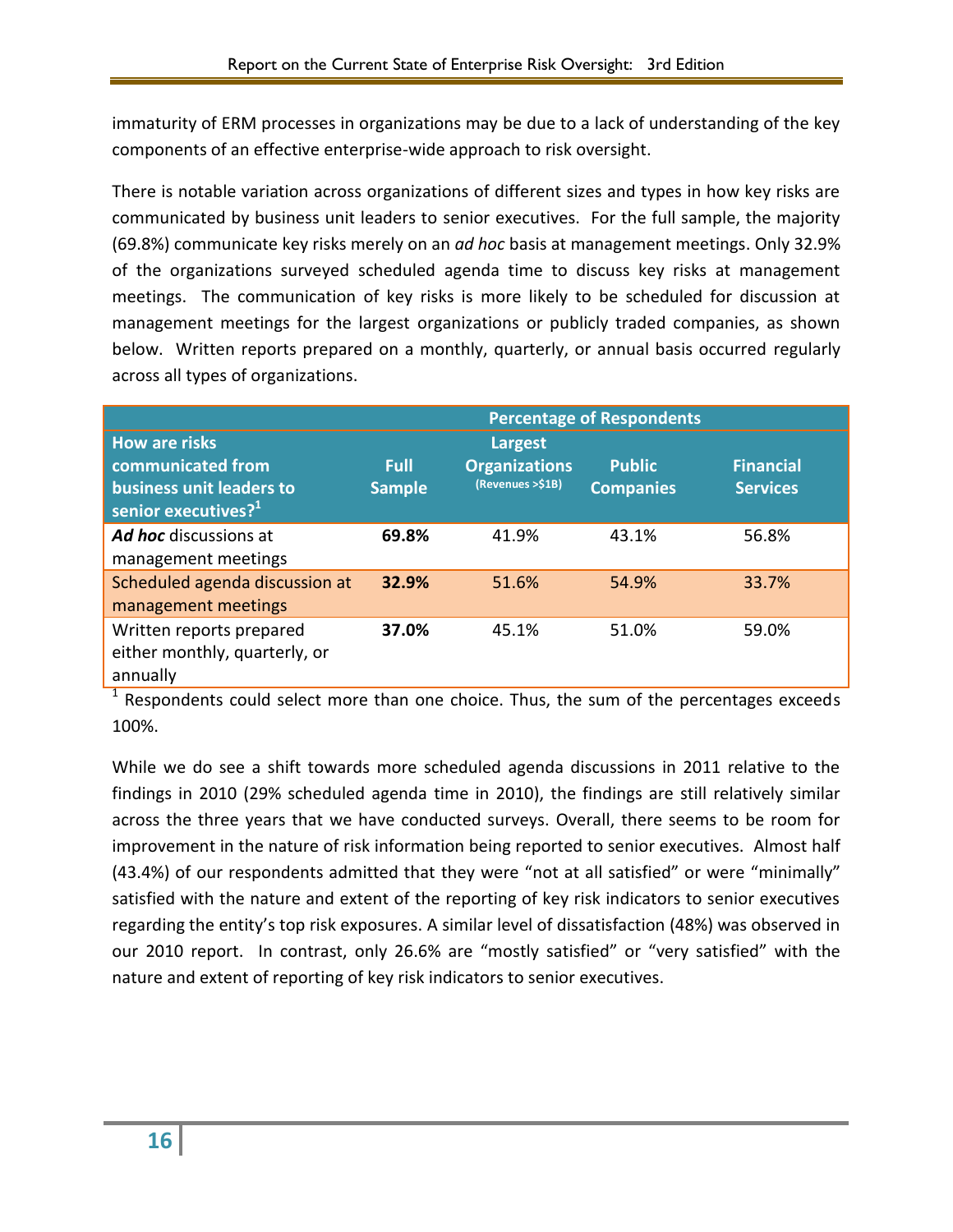|                                                                                                                                                                  | <b>Not at All</b> | <b>Minimally</b> | Somewhat         | <b>Mostly</b>    | <b>Verv</b>      |
|------------------------------------------------------------------------------------------------------------------------------------------------------------------|-------------------|------------------|------------------|------------------|------------------|
|                                                                                                                                                                  | <b>Satisfied</b>  | <b>Satisfied</b> | <b>Satisfied</b> | <b>Satisfied</b> | <b>Satisfied</b> |
| How satisfied are you with the<br>nature and extent of reporting<br>of key risk indicators to senior<br>executives regarding the<br>entity's top risk exposures? | 15.0%             | 28.4%            | 30.0%            | 21.3%            | 5.3%             |

The results for subsets of public companies and the financial services entities are very similar to the full sample results shown above. The organizations that appear to be more satisfied with

the nature and extent of risk reporting are the largest organizations. One-third of the largest organizations are "not at all satisfied" or "minimally satisfied" with the nature and extent of key risk indicators reported to senior executives about the top risk exposures. But, 33.3% of the largest organizations are "mostly satisfied" to "very satisfied."

#### **Impediments to Enterprise-Wide Risk Oversight**

Ironically, the self-described lack of risk management maturity and the observation that many respondents have experienced

actual operational surprises in the last five years do not appear to be significant motivators for organizations to make changes in risk management practices. There appear to be several perceived impediments that prevent management from taking action to strengthen their approach to risk oversight.

We asked respondents whose organizations have not yet implemented an enterprise-wide risk management process to provide some perspective on that decision. While respondents could indicate more than one impediment, the most common response (in 50.9% of the cases) was that they believe "risks are monitored in other ways besides ERM." This strikes us as interesting and paradoxical, given the lack of risk oversight infrastructure highlighted by the data discussed in the prior pages of this report.

The next most common responses were "no requests to change our risk management approach" have been made (33.3% of respondents with no ERM process in place said this) and "too many pressing needs" keep them from launching an ERM process (noted by 32.4% of respondents without any existing ERM processes). Thirty percent of those same respondents also noted a belief that they "do not see benefits exceeding the costs."

*The most commonly stated barrier to strengthening risk management processes is the view that "risks are managed in other ways besides ERM."*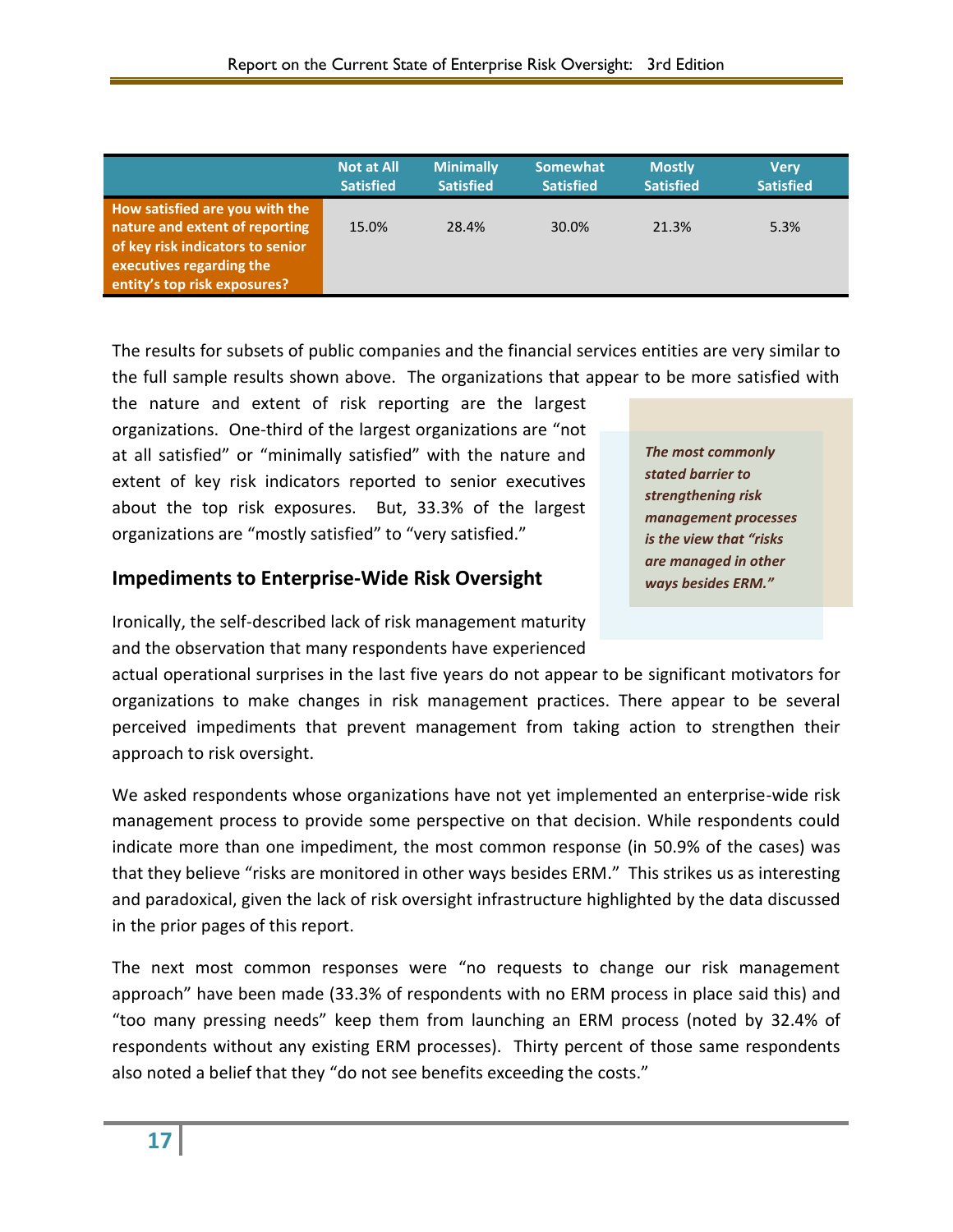These findings are similar to those reported in our 2010 and 2009 report. So, there has been little change in the nature of barriers to embracing an ERM approach to risk oversight. Instead, there appears to be a strong confidence that existing risk management processes are adequate to address the risks that may arise, even though just under half of the full sample describe their risk oversight processes as very immature or minimally mature, and a large proportion of our respondents indicated an overall dissatisfaction with their current approach to the reporting of information to senior executives about top risk exposures.

Respondents provided more depth about some of the primary barriers. The table below contains a summary of those that the respondents described as a "barrier" or "significant barrier." Competing priorities and a lack of sufficient resources appear to be the most common barriers to adopting an ERM approach to risk oversight. A lack of perceived value and a lack of visible ERM leadership among boards and senior executives also affect ERM implementation decisions. The ordering of these most common barriers is consistent with the ordering of results reported in our 2010 and 2009 reports. The results are also very similar for each of the subsets we examined (largest organizations, public companies only, and financial services).

|                                                            | <b>Percentage Believing Barrier is</b> |              |                 |  |  |
|------------------------------------------------------------|----------------------------------------|--------------|-----------------|--|--|
| <b>Description of Barrier</b>                              |                                        | "Significant | <b>Combined</b> |  |  |
|                                                            | "Barrier"                              | Barrier"     | Percentage      |  |  |
| <b>Competing priorities</b>                                | 30.4%                                  | 23.4%        | 53.8%           |  |  |
| <b>Insufficient resources</b>                              | 32.1%                                  | 21.7%        | 53.8%           |  |  |
| Lack of perceived value                                    | 24.4%                                  | 15.4%        | 39.8%           |  |  |
| <b>Perception ERM adds bureaucracy</b>                     | 21.8%                                  | 12.1%        | 33.9%           |  |  |
| <b>Lack of board or senior executive ERM</b><br>leadership | 15.5%                                  | 10.1%        | 25.6%           |  |  |
| <b>Legal or regulatory barriers</b>                        | 4.7%                                   | 0.7%         | 5.4%            |  |  |

#### **Emerging Calls for Enterprise-Wide Risk Oversight**

In spite of these findings, our survey results indicate that expectations for improving risk oversight in these organizations may be on the rise. Respondents noted that for 10.1% of the organizations surveyed, the board of directors is asking senior executives to increase their involvement in risk oversight "extensively" and another 25.7% are asking for increased oversight "mostly." Board expectations for increased senior executive involvement in risk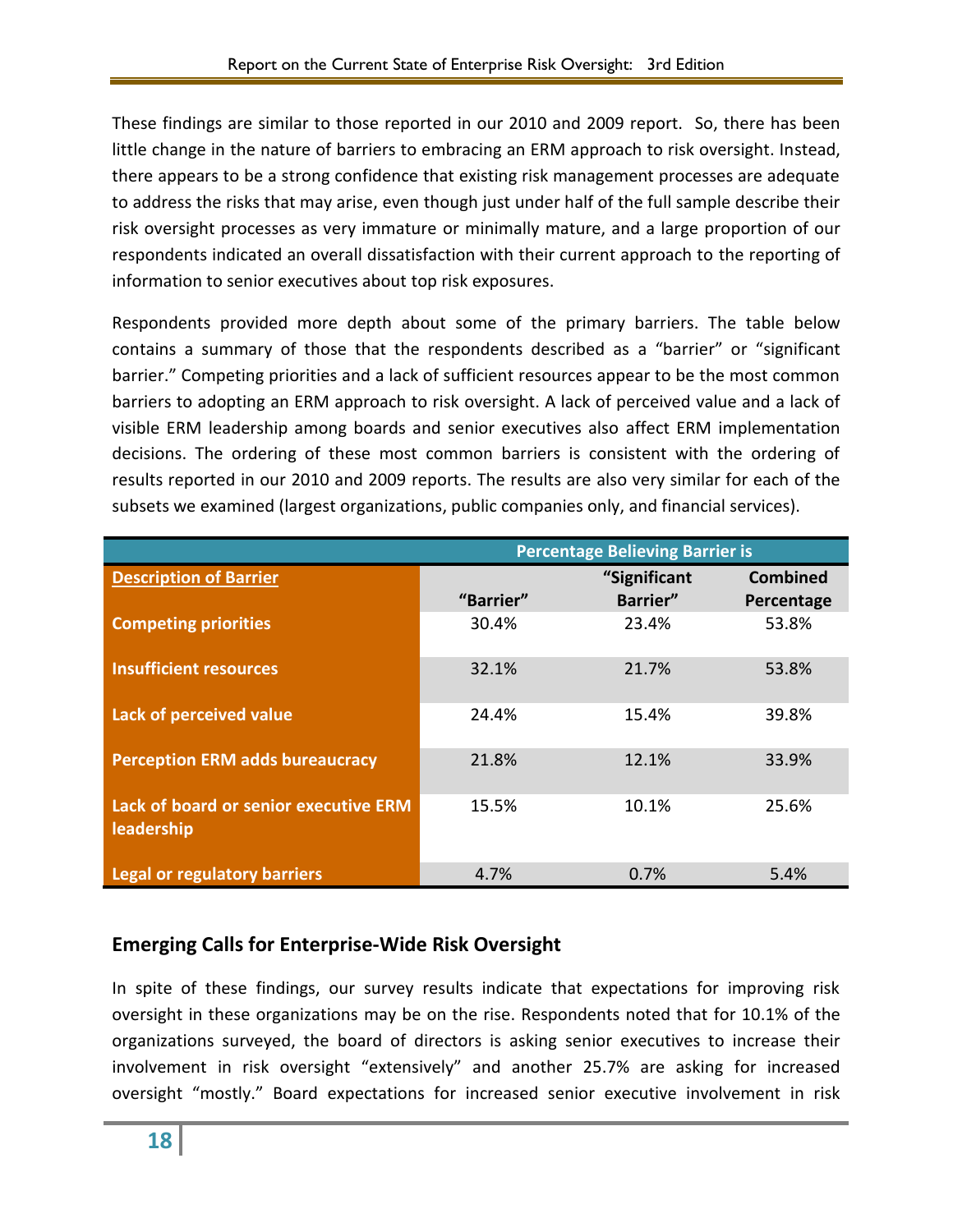oversight is most dramatic for public companies and the largest organizations, as shown in the table below.

|                                                                | <b>Percentage of Respondents</b> |                                          |                                   |                                     |  |
|----------------------------------------------------------------|----------------------------------|------------------------------------------|-----------------------------------|-------------------------------------|--|
| <b>Extent to which the board of</b><br>directors is asking for |                                  | Largest                                  |                                   |                                     |  |
| increased senior executive<br>involvement in risk oversight    | Full<br><b>Sample</b>            | <b>Organizations</b><br>(Revenues >\$1B) | <b>Public</b><br><b>Companies</b> | <b>Financial</b><br><b>Services</b> |  |
| "Extensively"                                                  | 10.1%                            | 19.4%                                    | 17.6%                             | 11.3%                               |  |
| "Mostly"                                                       | 25.7%                            | 38.7%                                    | 45.1%                             | 39.2%                               |  |

These expectations are possibly being prompted by increasing external pressures now being placed on boards. In general, boards and audit committees are beginning to challenge senior executives about existing approaches to risk oversight and they are demanding more information about the organization's top risk exposures.

In addition, and perhaps due to the board's interest in strengthened risk oversight, the chief executive officer (CEO) is also calling for increased senior executive involvement in risk oversight. Almost half (44.5%) of the respondents indicated that the CEO has asked "mostly" or "extensively" for increased management involvement in risk oversight, which is almost identical to what we saw in our 2010 report. An additional, 27.2% of our respondents indicated that the CEO has expressed "somewhat" of a request for increased senior management oversight of risks.

*Almost two-thirds of organizations experience "somewhat" to "extensive" pressure from external parties to be more transparent about their risk exposures.*

We also asked respondents to describe to what extent external

factors (e.g., investors, rating agencies, emerging best practices) are creating pressure on senior executives to provide more information about risks affecting their organizations. While a small percentage (9.5%) of respondents described external pressure as "extensive," an additional 20.4% indicated that external pressures were "mostly" and another 29.4% described that pressure as "somewhat." Thus, on a combined basis just under two-thirds of our respondents believe the external pressure to be more transparent about their risk exposures is "somewhat" to "extensive." Interestingly, external pressures are notably stronger for the largest organizations, public companies, and financial services entities. As the table on the next page reveals, these organizations perceived the external pressures to provide more information about risks facing the organization to be much greater than the overall sample of firms.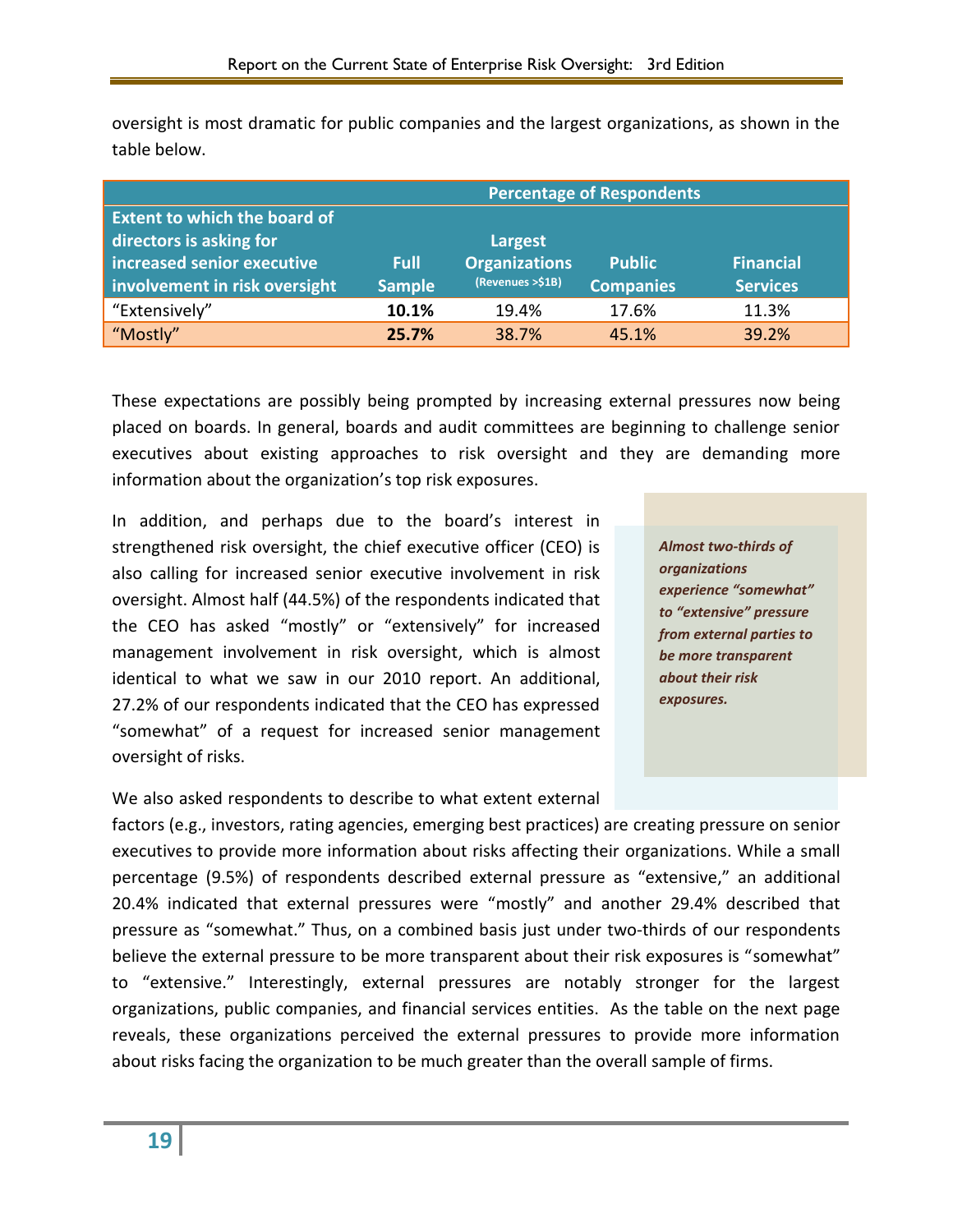|                                                                                                                                                            | <b>Percentage of Respondents</b> |                                                     |                                   |                                     |  |
|------------------------------------------------------------------------------------------------------------------------------------------------------------|----------------------------------|-----------------------------------------------------|-----------------------------------|-------------------------------------|--|
| <b>Extent that external parties are applying</b><br>pressure on senior executives to provide<br>more information about risks affecting the<br>organization | <b>Full</b><br><b>Sample</b>     | Largest<br><b>Organizations</b><br>(Revenues >\$1B) | <b>Public</b><br><b>Companies</b> | <b>Financial</b><br><b>Services</b> |  |
| "Extensively"                                                                                                                                              | 9.5%                             | 6.5%                                                | 18.0%                             | 17.7%                               |  |
| "Mostly"                                                                                                                                                   | 20.4%                            | 25.8%                                               | 26.0%                             | 43.8%                               |  |
| "Somewhat"                                                                                                                                                 | 29.4%                            | 51.6%                                               | 38.0%                             | 25.0%                               |  |

Several other factors are prompting senior executives to consider changes in how they identify, assess, and manage risks. For the overall sample, respondents noted that regulator demands and a desire to better anticipate unexpected risk events are the two most frequently cited factors for increasing senior executive involvement. However, as illustrated by the table below, regulator demands, emerging corporate governance requirements, and emerging best practice expectations are notably stronger for the largest organizations, public companies, and financial services entities.

|                                                                                                                                                  | <b>Percentage of Respondents</b><br>Selecting "Mostly" or "Extensively" |                                                            |                                   |                                     |
|--------------------------------------------------------------------------------------------------------------------------------------------------|-------------------------------------------------------------------------|------------------------------------------------------------|-----------------------------------|-------------------------------------|
| <b>Factors "Mostly" or "Extensively"</b><br><b>Leading to Increased Senior</b><br><b>Executive Focus on Risk</b><br><b>Management Activities</b> | <b>Full</b><br><b>Sample</b>                                            | <b>Largest</b><br><b>Organizations</b><br>(Revenues >\$1B) | <b>Public</b><br><b>Companies</b> | <b>Financial</b><br><b>Services</b> |
| <b>Regulator Demands</b>                                                                                                                         | 37.5%                                                                   | 41.9%                                                      | 52.9%                             | 60.8%                               |
| Unanticipated risk events<br>affecting organization                                                                                              | 34.3%                                                                   | 38.8%                                                      | 40.0%                             | 39.0%                               |
| Emerging best practice<br>expectations                                                                                                           | 31.3%                                                                   | 41.9%                                                      | 47.1%                             | 49.5%                               |
| <b>Emerging corporate</b><br>governance requirements                                                                                             | 31.2%                                                                   | 45.1%                                                      | 48.0%                             | 43.1%                               |

# **Risk Oversight Leadership**

Despite strong interest in improving senior executive leadership in risk oversight, very few organizations (24.3%) have created a chief risk officer (CRO) position to lead and coordinate the organization's risk oversight processes. This is similar to the 23% of respondents in our 2010 report who indicated their organization has a CRO position (our 2009 report found only 17.8% had appointed a CRO). The designation of a chief risk officer is much more common for the largest organizations, public companies, and financial services entities where 41.9%, 48.1%, and 40.2%, respectively, have made such designations.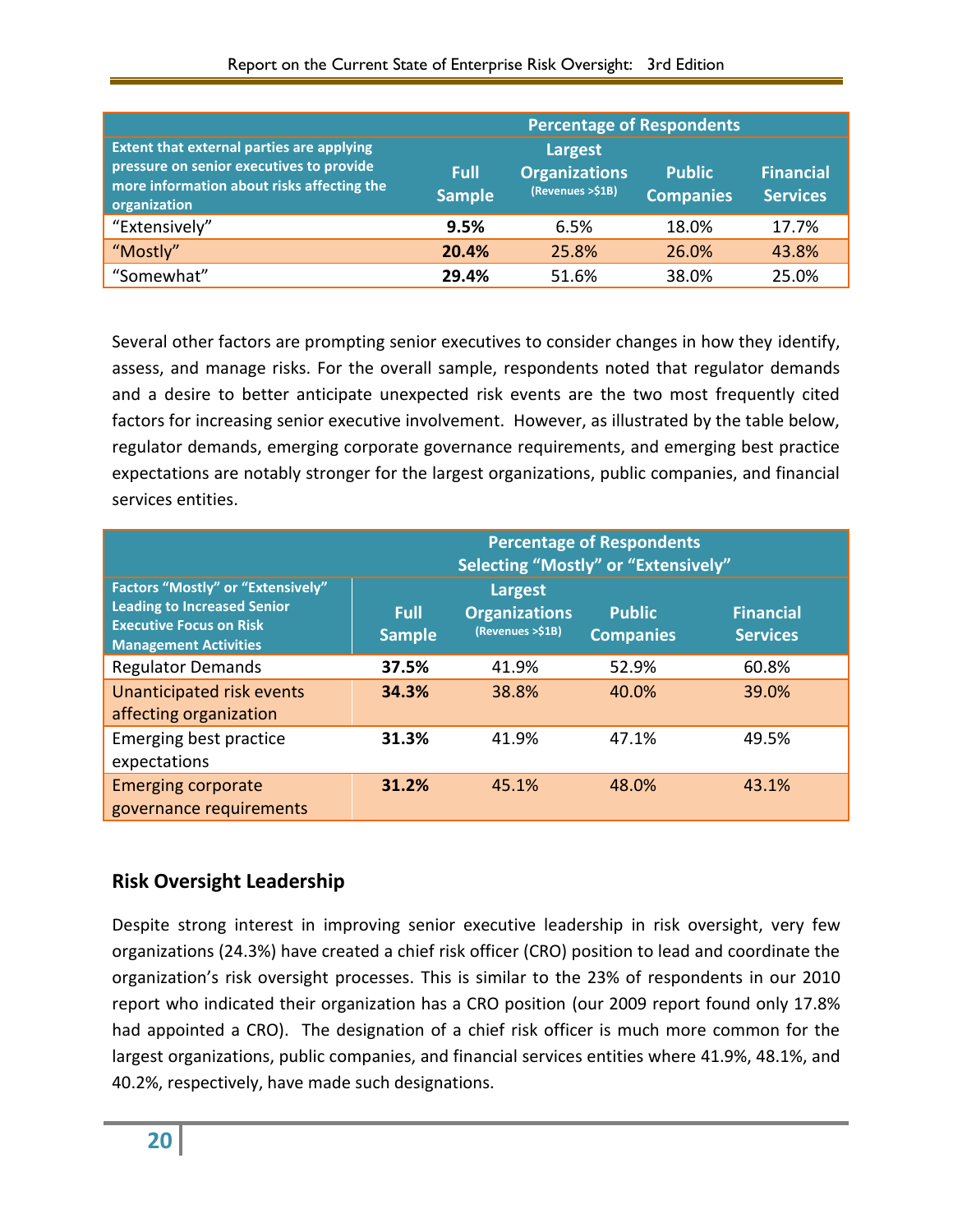For firms with a chief risk officer position, the individual to whom the CRO most often reports is the CEO or President (55.7% of the instances for the full sample). Interestingly, for 21.5% of the organizations with a CRO position, the individual reports formally to the board of directors or its audit committee. These lines of reporting are similar to what we noted in our 2010 report.

When you examine the largest organizations, public companies, and financial services entities separately, there are some notable differences as shown in the table below. Direct reporting to the CEO and/or President is most common for financial services firms. However, for the largest organizations *Few organizations have appointed an individual to serve as Chief Risk Officer (CRO); however, that designation is much more common in the largest organizations, public companies, and financial services entities.*

and public companies more CROs report formally to the board of directors than noted in the full sample.

|                                   | <b>Percentage of Respondents</b> |                      |                  |                  |
|-----------------------------------|----------------------------------|----------------------|------------------|------------------|
|                                   |                                  | Largest              |                  |                  |
| To Whom Does the CRO              | <b>Full</b>                      | <b>Organizations</b> | <b>Public</b>    | <b>Financial</b> |
| <b>Formally Report?</b>           | <b>Sample</b>                    | (Revenues >\$1B)     | <b>Companies</b> | <b>Services</b>  |
| <b>Board of Directors or</b>      | 21.5%                            | 30.8%                | 33.3%            | 15.4%            |
| Committee of the Board            |                                  |                      |                  |                  |
| <b>Chief Executive Officer or</b> | 55.7%                            | 38.5%                | 37.5%            | 61.5%            |
| President                         |                                  |                      |                  |                  |
| <b>Chief Financial Officer</b>    | 19.0%                            | 23.1%                | 20.8%            | 17.9%            |

Some organizations choose to coordinate risk oversight using a management committee structure. We found that 34.5% of the organizations have an internal risk committee (or equivalent) that formally discusses enterprise level risks. This is an increase from the 30% we reported in 2010 and the 22% we reported in 2009. The presence of an internal risk committee was more likely to be present in the largest organizations, public companies, and financial services entities where 54.8%, 53.8%, and 54.6%, respectively, of those organizations had an internal risk committee.

Thus, when combining the 24.3% of organizations with a chief risk officer position with the 34.5% of organizations with a risk committee, over half of the organizations represented by our survey have formally designated an individual or executive committee with explicit responsibility for overseeing enterprise-wide risks.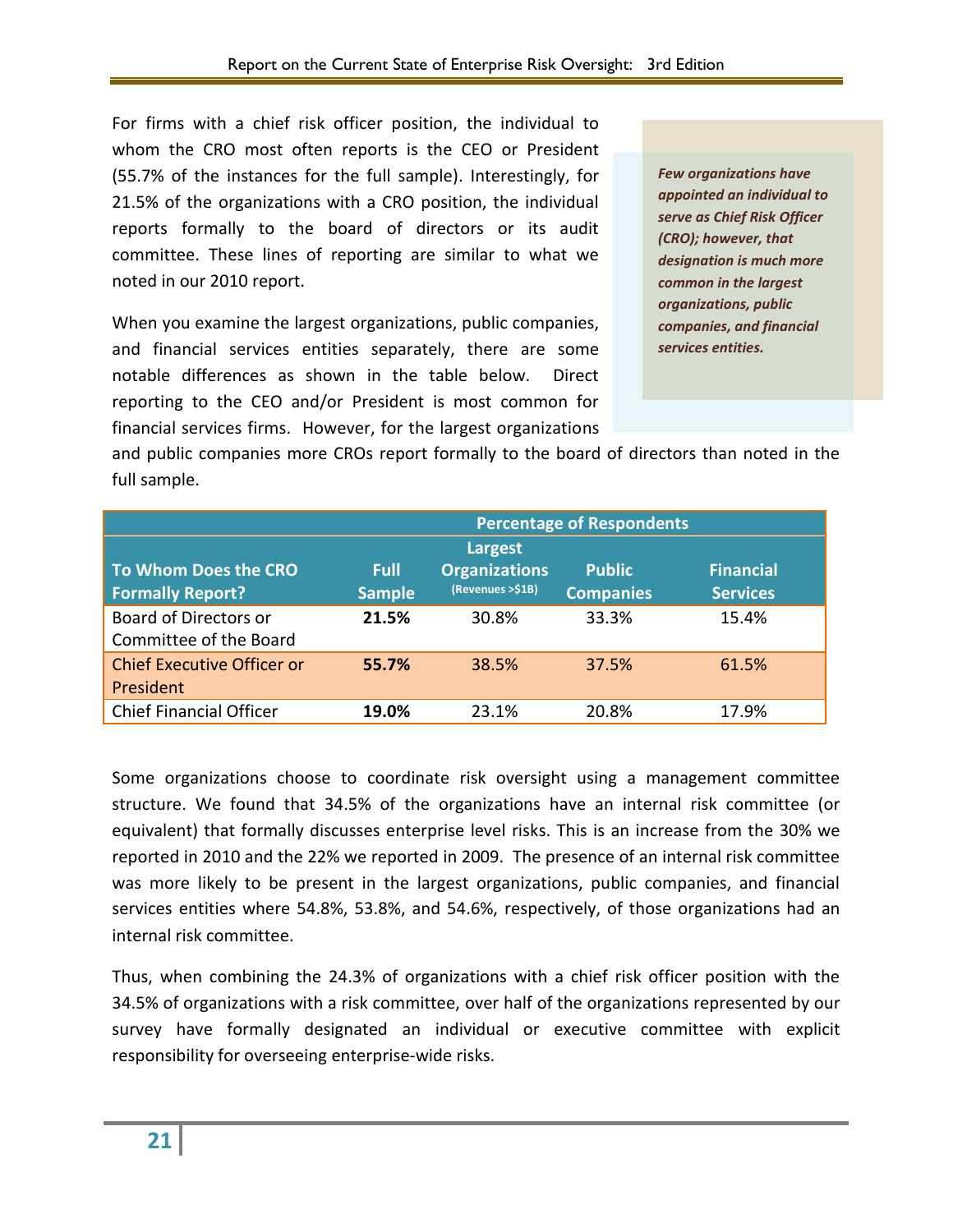For the relatively few organizations with a formal executive risk oversight committee, those committees met most often (46.9% of the time) on a quarterly basis, with an additional 29.2% of the risk committees meeting monthly. These results did not differ notably for the subsets of largest organizations, public companies, or financial services entities.

The officer most likely to serve on the executive risk committee is the chief financial officer (CFO) who serves on 85.5% of the risk committees that exist among organizations represented in our survey. The CEO/President serves on 66.4% of the risk committees while the chief operating officer serves on 52.7% of the risk committees. In about a third of the organizations surveyed, the general counsel, chief risk officer, and/or the internal audit officer also sit on the risk committee.

# **Board of Director Involvement in Enterprise Risk Oversight**

Many regulators are now calling for meaningful improvements in board-level risk oversight, especially as it relates to strategic risk management. In fact, the SEC's proxy disclosure rules focus explicitly on the need for greater disclosure about the board's role in risk oversight. Specifically, effective February 28, 2010, public companies began providing information in proxy statements that discusses how the company perceives the role of its board and the relationship of the board and senior management in managing the material risks facing the company. The SEC rules suggest that companies may want to address whether individuals who supervise the

day-to-day risk management responsibilities report directly to the board as a whole or to a board committee and/or how the board or committee receives information from such individuals.

To shed some insight into current practices, we asked respondents to provide information about how their organization's board of directors has delegated risk oversight to board level committees. We found that only 34.1% of the respondents in the full sample indicated that their boards have formally assigned risk oversight responsibility to a board committee. This is noticeably different from the largest organizations and public companies where 74.2% and 62.7%, respectively, of those organizations' boards have assigned to a board committee formal responsibility for overseeing

*About one-third of the boards in the full sample have formally assigned risk oversight responsibilities to a board committee; however, board delegation to a committee is noticeably more common for the largest organizations and public companies.*

management's risk assessment and risk management processes. For those boards that have assigned formal risk oversight to a committee, most are assigning that task to the audit committee.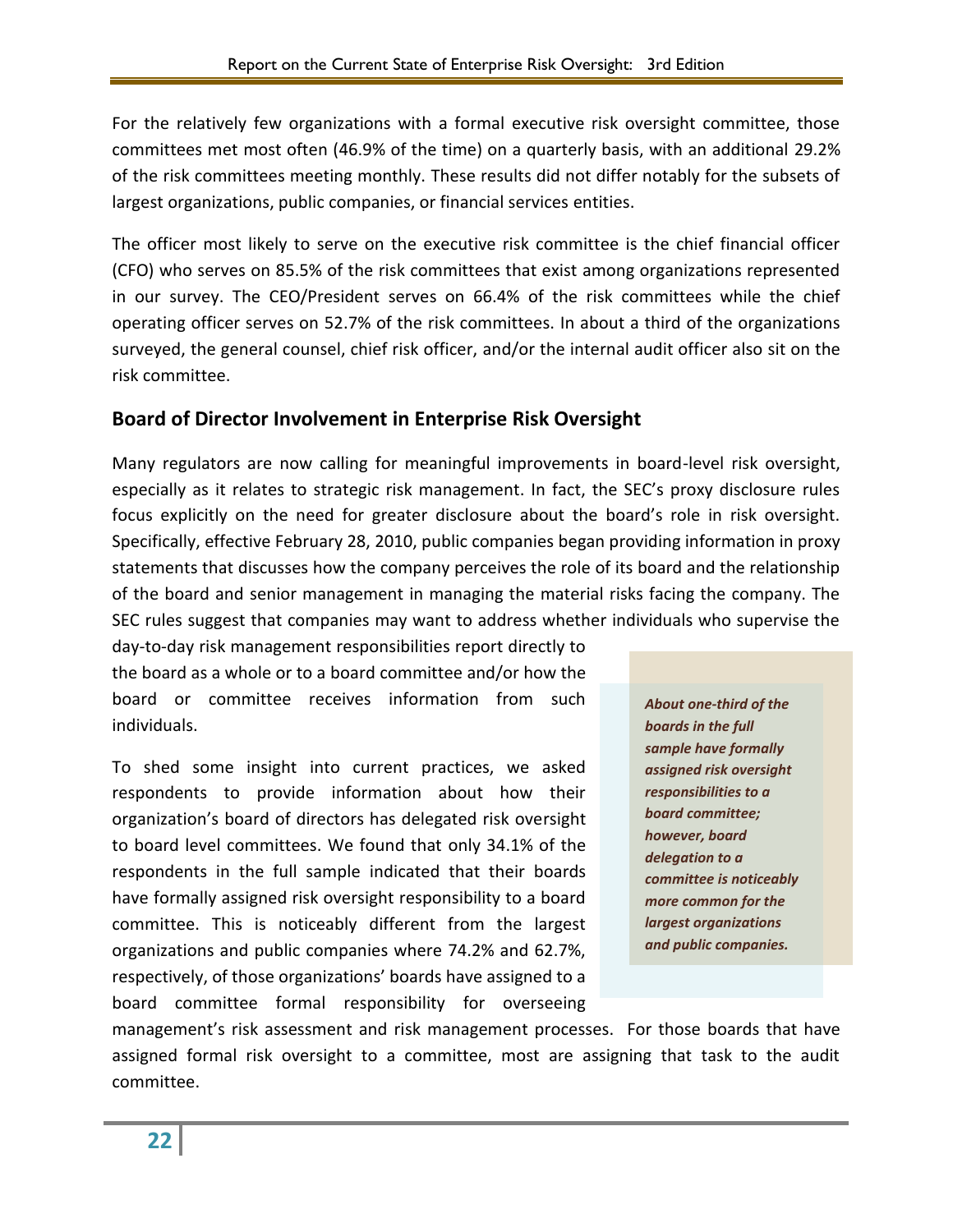In light of these formal committee assignments for oversight of the enterprise's risk management processes, we wanted to determine to what extent the full board reviews and discusses in a specific meeting the top risk exposures facing the organizations. Surprisingly, less than half (48.8%) of those responding indicate that the full board has those discussions on a formal basis. In a separate question, we asked about the extent that the board formally discusses the top risk exposures facing the organization when the board discusses the organization's strategic plan. We found that 8.7% of the boards do not discuss top risk exposures at all when discussing the organization's strategy, while another 54.3% only discuss top risk exposures "minimally" or "somewhat." Only 37% indicated those discussions about top risk exposures in the context of strategic planning are "mostly" or "extensively."

|                                                                                                                                              | <b>Not at All</b> | <b>Minimally</b> | <b>Somewhat</b> | <b>Mostly</b> | <b>Extensively</b> |
|----------------------------------------------------------------------------------------------------------------------------------------------|-------------------|------------------|-----------------|---------------|--------------------|
| To what extent are the top risk<br>exposures facing the<br>organization formally<br>discussed when the board<br>discusses the organization's | 8.7%              | 17.4%            | 36.9%           | 25.5%         | 11.5%              |
| strategic plan?                                                                                                                              |                   |                  |                 |               |                    |

When we separately analyzed this for the largest organizations, public companies, and financial services entities, we did find a higher percentage of respondents who indicated their boards discuss in a specific meeting the top risk exposures facing the organizations. Almost two-thirds (61.3%) of the largest organization boards have those kinds of discussions, while 74.0% of public companies and 57.9% of the financial services entities do. Despite those findings, however, over half of the largest companies, public companies, and financial services entities described the extent that the top risk exposures are discussed when the board reviews the organization's strategic plan as "not at all," "minimally," or "somewhat." This indicates that the extent of board discussions about the integration of top risk exposures in the context of the strategic plan remains relatively immature even among organizations that are perceived to be more advanced in terms of their risk oversight. Thus, there appears to be a continued disconnect between the oversight of risks and the design and execution of the organization's strategic plan.

# **Impact of Risk Oversight on Strategic Planning and Execution**

The current economic crisis continues to highlight the increasing importance of more explicit focus on the interrelationship of risk taking and strategy execution. We asked several questions to obtain information about the intersection of risk management and strategy in the organizations we surveyed.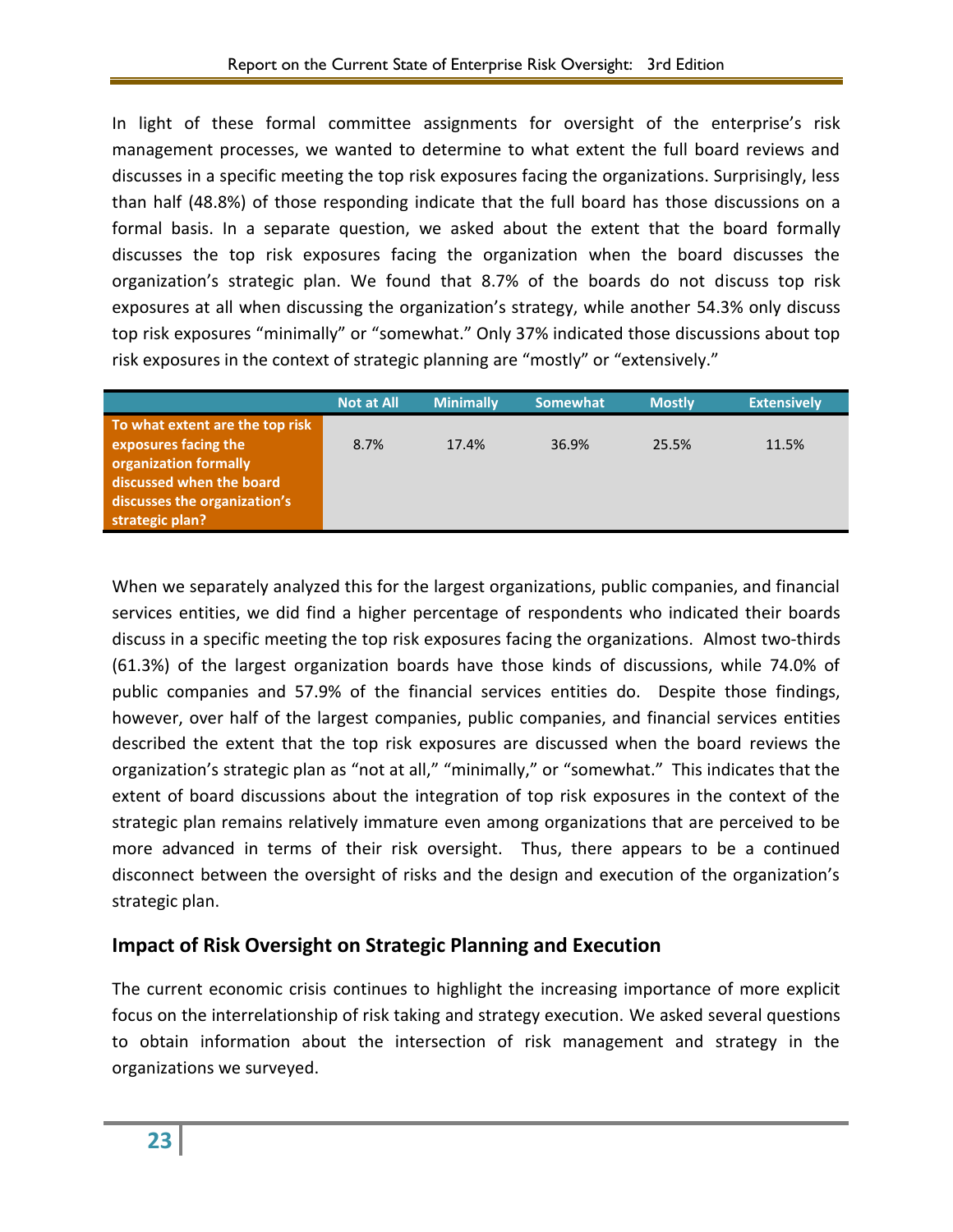We found that 43.7% of organizations in our survey currently do no formal assessments of strategic, market, or industry risks and almost half (44.2%) noted that they do not maintain any risk inventories on a formal basis. Thus, just under half of the organizations in the full sample have no processes for assessing strategic risks. Over two-thirds (69.8%) noted that they do not have a standardized process or template for identifying and assessing risks. These results are in line with what we found in the 2009 and 2010 reports.

But, when we focus on the largest organizations, public companies, and financial services entities we do find more explicit focus on emerging strategic, market, or industry risks. Only 19.4% of the largest organizations do not formally assess strategic, market, or industry risks,

whereas only 23.5% of the public companies and 25.3% of financial services entities fail to formally assess strategic, market, or industry risks.

Of those in the full sample that do attempt to assess strategic risks, most do so in a predominantly qualitative (22.5%) manner or by using a blend of qualitative and quantitative assessment tools (32.1%). This dominance of a qualitative approach holds true for the subgroups (largest organizations, public companies, and financial services entities) as well.

*Just under half of the organizations in our survey do no formal assessments of strategic, market, or industry risks.*

Similarly, 42.5% of those surveyed also fail to conduct any formal assessments of operational/supply chain related risks and 40.4% fail to formally assess reputational and political risks.

The risk areas with greater frequencies of formal assessment appear to be those related to financing/investing/financial reporting risks, information technology risks, and legal/regulatory risks. For financing/investing/financial reporting risks, 70.7% of respondents indicated that they do some form of assessment, with 41.2% indicating that their assessments of those risks are mostly quantitative. While the percentages of respondents who formally assess information technology risks and legal/regulatory risks are much higher than the percentage of respondents assessing strategic, operational/supply chain, and reputational/political risks, the assessments tend to be mostly qualitative assessments, not quantitative assessments. This is what we found in our 2009 and 2010 reports as well.

Even though the majority of organizations appear to be fairly unstructured, casual, and somewhat *ad hoc* in how they identify, assess, and monitor key risk exposures, responses to several questions indicate a high level of confidence that risks are being strategically managed in an effective manner. We asked several questions to gain a sense for how risk exposures are integrated into an organization's strategic planning and execution. About 51.3% of our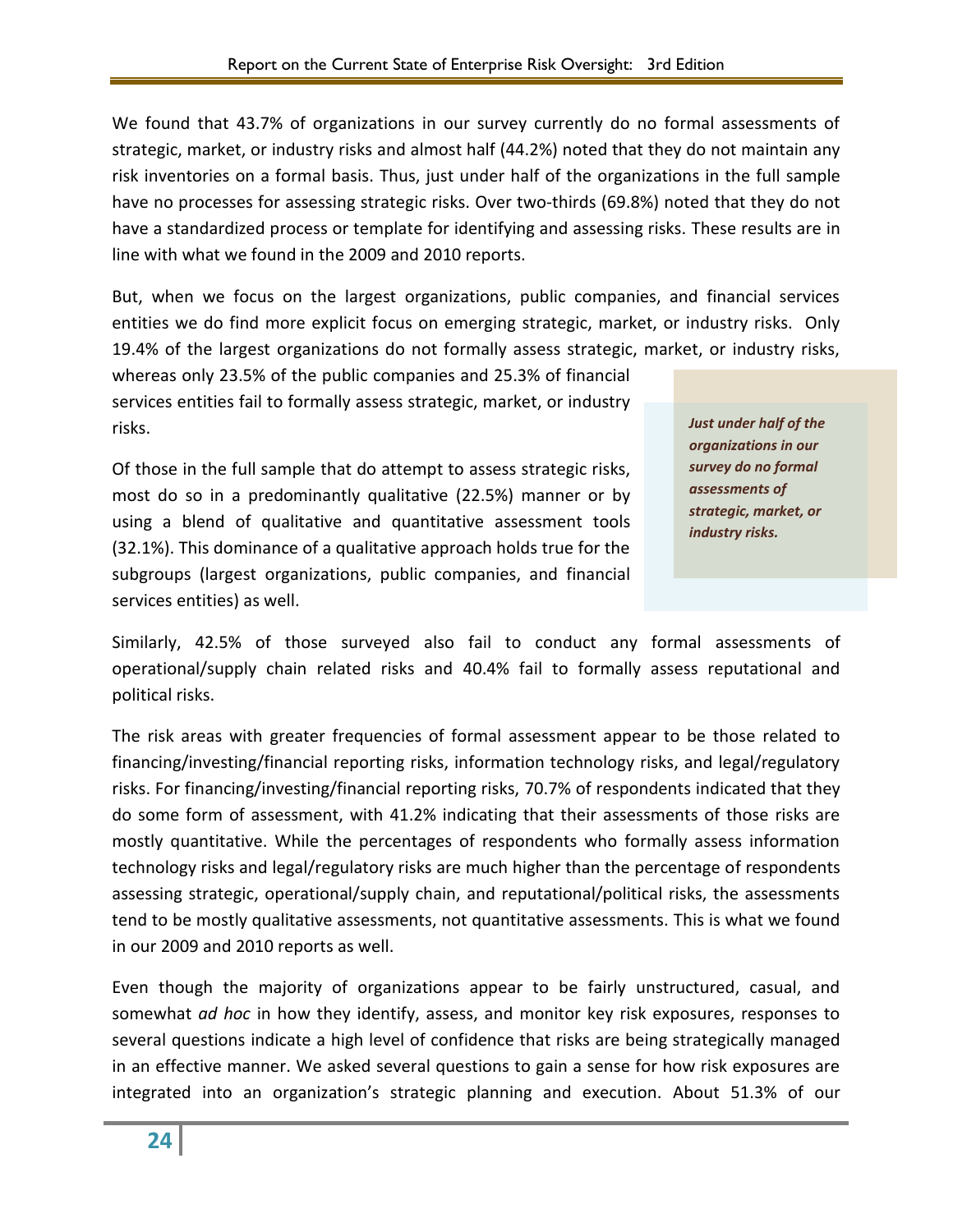respondents believe that existing risk exposures are considered "mostly" or "extensively" when evaluating possible new strategic initiatives. Almost 30% of the respondents believe that their organization has articulated its appetite for or tolerance of risks in the context of strategic planning "mostly" or "extensively." And, 37.6% of the respondents indicate that risk exposures are considered "mostly" or "extensively" when making capital allocations to functional units.

|                                                                                                                | <b>Percentages</b> |               |                 |
|----------------------------------------------------------------------------------------------------------------|--------------------|---------------|-----------------|
| <b>Extent that</b>                                                                                             |                    |               |                 |
|                                                                                                                | "Mostly"           | "Extensively" | <b>Combined</b> |
| Existing risk exposures are considered when<br>evaluating possible new strategic initiatives                   | 37.2%              | 14.1%         | 51.3%           |
| Organization has articulated its appetite for<br>or tolerance of risks in the context of<br>strategic planning | 23.3%              | 6.3%          | 29.6%           |
| Risk exposures are considered when making<br>capital allocations to functional units                           | 27.9%              | 9.7%          | 37.6%           |

What is uncertain is how respondents arrive at that level of confidence when a majority of their organizations fail to maintain any risk inventories on a formal basis, almost half do no formal assessments of risks, including strategic risks, and very few provide any guidance on how business unit leaders should assess risk probabilities or impact (18.2% report that they provide guidance on probability and 18.9% provide guidance on impact).

Responses to the question about the extent respondents believe the organization's risk management process is a proprietary strategic tool that provides unique competitive advantage provide insight about how risk management is viewed in those organizations. Two-thirds responded to that question by indicating "not at all" or "minimally." Thus, there may be a lack of understanding of how an effective ERM process can be informative to management as they execute their strategic plan, and/or the organization has not developed its process well enough to consider a proprietary strategic tool.

|                                 | <b>Not at All</b> | <b>Minimally</b> | <b>Somewhat</b> | <b>Mostly</b> | <b>Extensively</b> |
|---------------------------------|-------------------|------------------|-----------------|---------------|--------------------|
| To what extent do you believe   |                   |                  |                 |               |                    |
| the organization's risk         | 39.8%             | 27.0%            | 22.7%           | 8.9%          | 1.6%               |
| management process is a         |                   |                  |                 |               |                    |
| proprietary strategic tool that |                   |                  |                 |               |                    |
| provides unique competitive     |                   |                  |                 |               |                    |
| advantage?                      |                   |                  |                 |               |                    |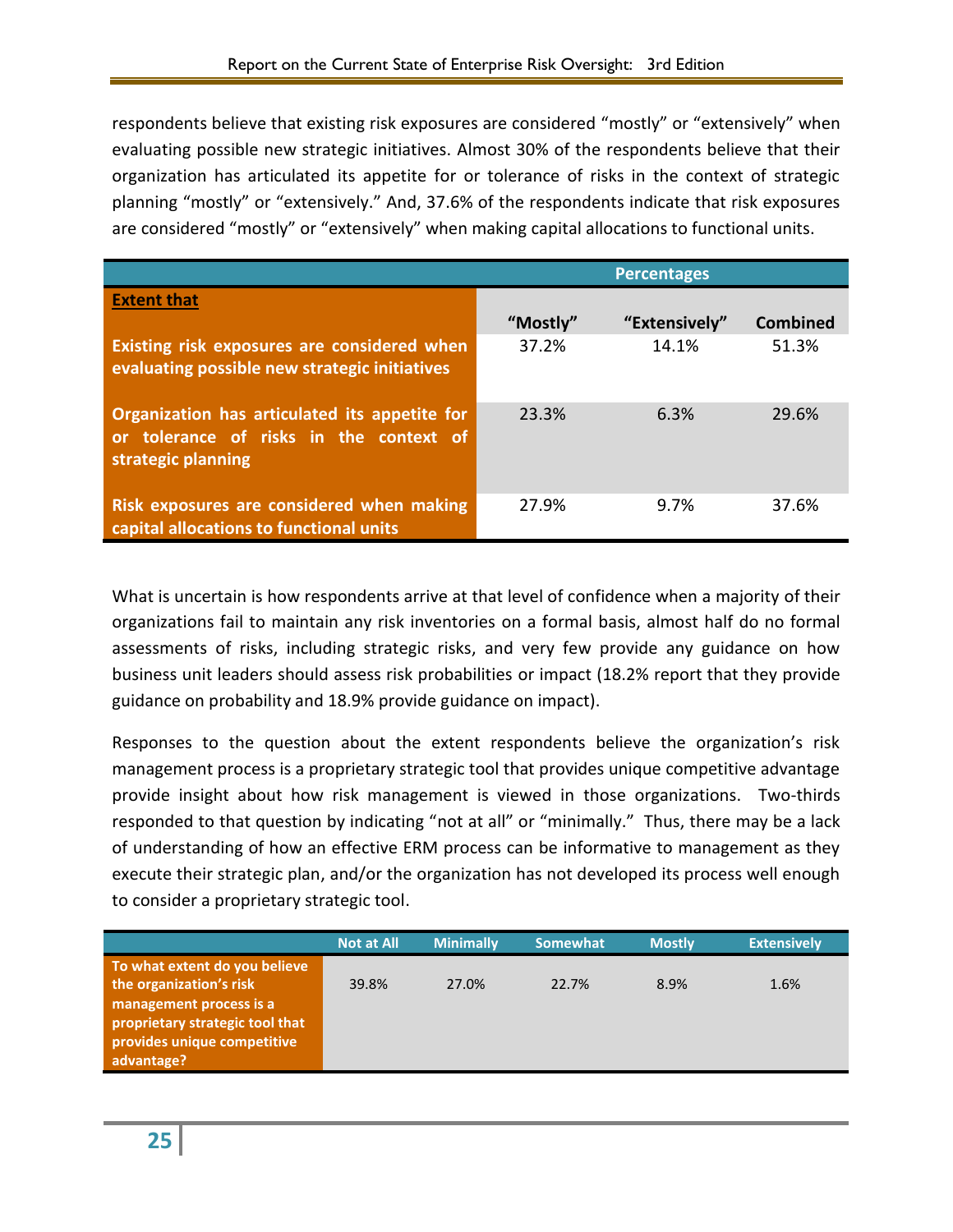#### **Linkage of Risk Oversight and Compensation**

The linkage between executive compensation and risk oversight is also receiving more attention. In fact, the SEC's proxy disclosure rules require public companies to provide information about the relation between compensation policies and risk management and risk-

taking incentives that can affect the company's risks, if those compensation policies and practices create risks that are reasonably likely to have a material adverse effect on the company. Shareholder activism and negative media attention are also creating more pressure for boards of directors to consider how existing compensation arrangements might contribute to excessive risk-taking on the part of management.

*Most organizations do not include risk management activities as an explicit component in determining management compensation.*

Emerging best practices are identifying ways in which

boards can more explicitly embed risk oversight into management compensation structures. Ultimately, the goal is to link risk management capabilities to individual performance assessments so that the relationship between risk and return is more explicit. For enterprisewide risk oversight to be sustainable for the long term, members of the management team must be incented to embrace this holistic approach to risk oversight. These incentives should be designed to encourage proactive management of risks under their areas of responsibility as well as to enhance timely and transparent sharing of risk knowledge.

We asked respondents about the extent to which risk management activities are an explicit component of determining management performance compensation. We found that in 33.8% of the organizations surveyed, risk management is "not at all" a component of the performance compensation and for another 32.2% the component is only "minimally" considered. Thus, in two-thirds of the organizations surveyed, the extent that risk management activities are an explicit component in determining management compensation is non-existent or minimal.

While the largest organizations, public companies, and financial services entities are more likely to factor risk management activities into performance compensation, around half of those subsets of our sample are "not at all" or only "minimally" doing so as illustrated by the table on the next page. The increasing focus on compensation and risk-taking should lead more organizations over time to consider modifications to their compensation policies and procedures.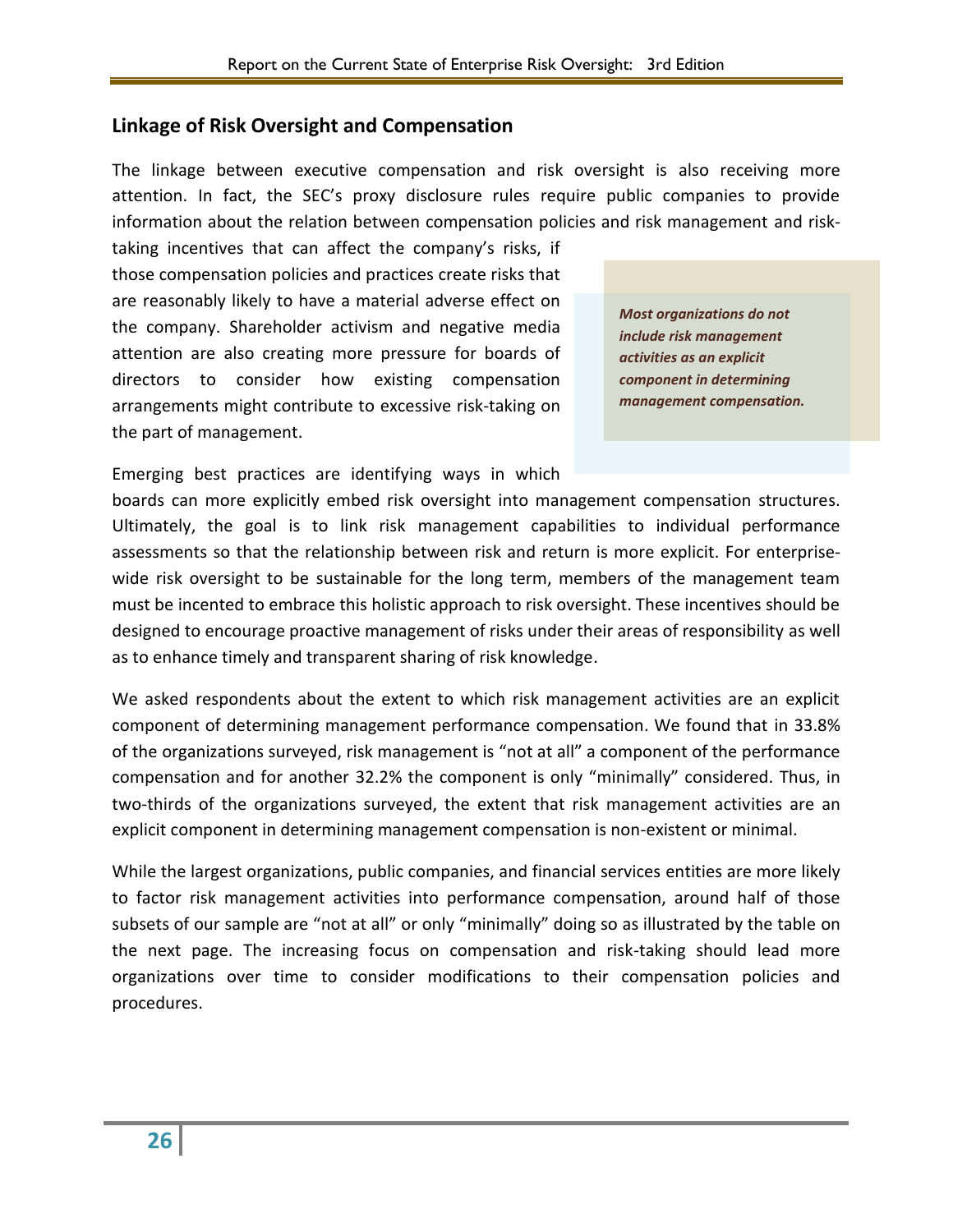|                                                                                                                                     | <b>Percentage of Respondents</b><br>Selecting "Mostly" or "Extensively" |                                                     |                                   |                                     |
|-------------------------------------------------------------------------------------------------------------------------------------|-------------------------------------------------------------------------|-----------------------------------------------------|-----------------------------------|-------------------------------------|
| To what extent are risk<br>management activities an explicit<br>component in determining<br>management performance<br>compensation? | Full<br><b>Sample</b>                                                   | Largest<br><b>Organizations</b><br>(Revenues >\$1B) | <b>Public</b><br><b>Companies</b> | <b>Financial</b><br><b>Services</b> |
| Not at All                                                                                                                          | 33.8%                                                                   | 12.9%                                               | 17.6%                             | 19.6%                               |
| Minimally                                                                                                                           | 32.2%                                                                   | 32.3%                                               | 33.3%                             | 32.0%                               |

## **Risk Disclosures**

For the subset of publicly traded companies, we asked about the extent that the organization's public disclosures of risks in their Form 10-K filing had increased in the past five years. We found that one-third (33.3%) believed their disclosures had changed "mostly" while an additional 25.5% believed their disclosures had changed "extensively." We find these rates of change in disclosure noteworthy given that those same organizations indicated that the extent to which the volume and complexity of risks had increased over the past five years was "mostly" for 27.5% and "extensively" for 31.4%. Thus, the realization that the organization's risk profile has changed is also affecting its risk disclosures in the Form 10-K.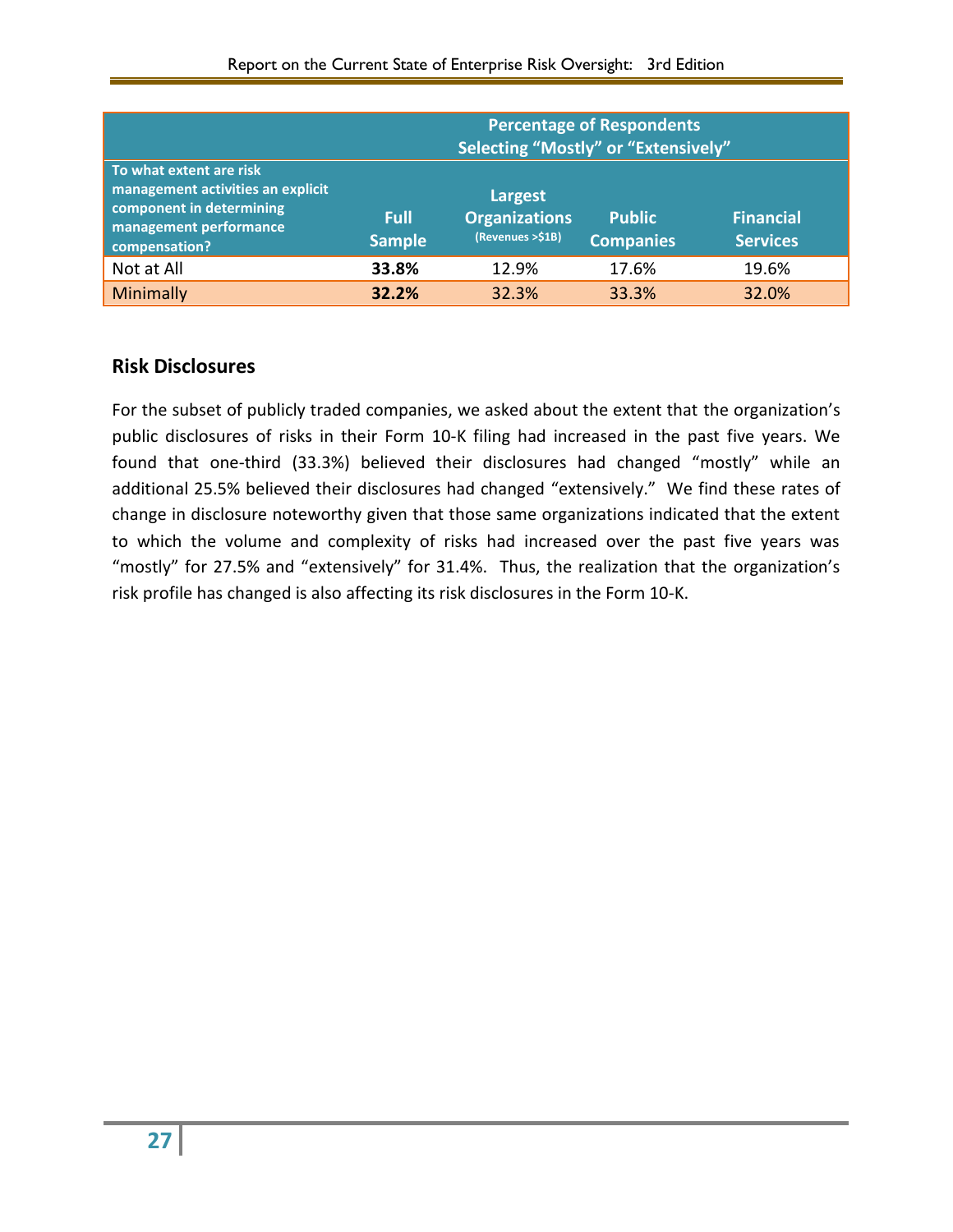#### **Summary**

While we do notice a modest trend towards more advanced enterprise-wide risk oversight from 2009 through 2011, most of the key elements of effective ERM are at best moderately mature. What we do observe is that the largest organizations, public companies, and financial services entities are more advanced in their risk oversight processes than the full sample of organizations. Thus, enterprise-wide risk management maturity does vary across different sizes and types of firms.

Despite the growing demand for more effective risk oversight that has emerged from the recent financial crisis, including new SEC disclosure requirements, the level of enterprise-wide risk oversight across a wide spectrum of organizations remains fairly immature. Most organizations have still not fully embraced the need for a top-down, enterprise-wide perspective of risk oversight. Results from all three years of our surveys continue to find that the approach to risk oversight in many organizations continues to be *ad hoc* and informal, with little recognized need for strengthened approaches to tracking and monitoring key risk exposures, especially emerging risks related to strategy. The results from the survey suggest there may be an urgent need for some entities to evaluate existing risk management processes in light of perceived increases in the volume and complexity of risks and operational surprises being experienced by management.

Our report highlights several areas that offer opportunities for improvements in risk oversight and the potential danger of an apparent overconfidence in the effectiveness of less formal or *ad hoc* approaches to risk management. Organizations may need to begin with some basic risk management fundamentals to ensure that senior management is explicitly charged with identifying and assessing key risk exposures and that there is a disciplined, structured process that leads to consistent risk identifications and measurements at the top of the organization. As expectations for more effective enterprise-wide risk oversight continue to unfold, it will be interesting to continue to track changes in risk oversight procedures over time.